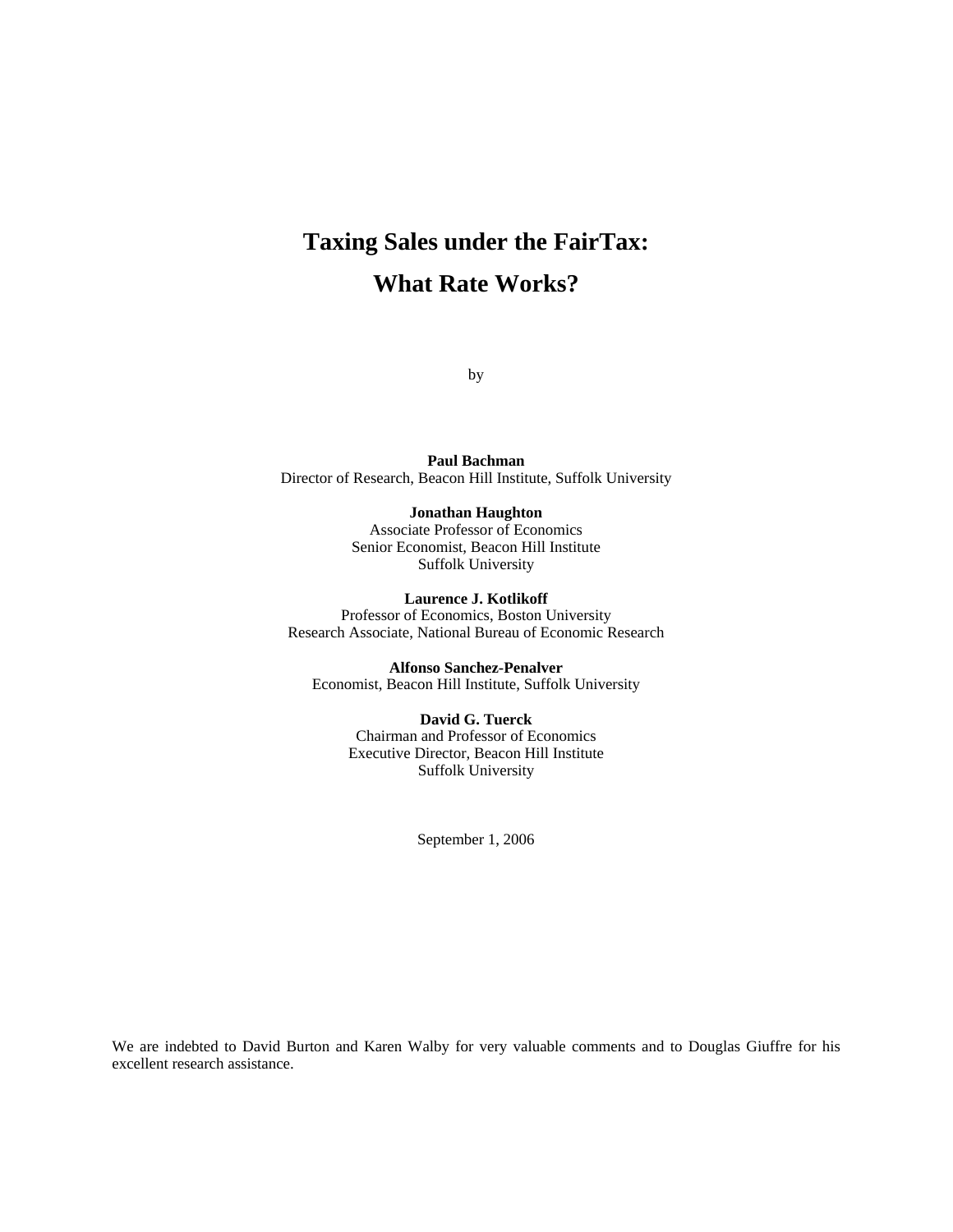# **Abstract**

As specified in Congressional bill H.R. 25/S. 25, the FairTax is a proposal to replace the federal personal income tax, corporate income tax, payroll (FICA) tax, capital gains, alternative minimum, self-employment, and estate and gifts taxes with a single-rate federal retail sales tax. The FairTax also provides a prebate to each household based on its demographic composition. The prebate is set to ensure that households pay no taxes net on spending up to the poverty level.

Bill Gale (2005) and the President's Advisory Panel on Federal Tax Reform (2005) suggest that the effective (tax inclusive) tax rate needed to implement H.R. 25 is far higher than the proposed 23% rate. This study, which builds on Gale's (2005) analysis, shows that a 23% rate is eminently feasible and suggests why Gale and the Tax Panel reached the opposite conclusion.

This paper begins by projecting the FairTax's 2007 tax base net of its rebate. Next it calculates the tax rate needed to maintain the real levels of federal and state spending under the FairTax. It then determines if an effective rate of 23% would be sufficient to fund 2007 estimated spending or if not, the amount by which non-Social Security federal expenditures would need to be reduced. Finally, it shows that the FairTax imposes no additional real fiscal burdens on state and local government, notwithstanding the requirement that such governments pay the FairTax when they purchase goods and services.

Implementing the FairTax rate of 23% would produce \$2,586 billion in federal tax revenues which is \$358 billion more than the \$2,228 billion in tax revenues generated by the taxes it repeals. Adjusting the base for the prebate and the administrative credit paid to businesses and states for collecting the tax results in a net tax base of \$9,355 billion. In 2007, spending at current levels is projected to be \$3,285 billion. Revenues from the FairTax at a 23% tax rate, plus other federal revenues, are estimated to yield \$3,209 billion which is \$76 billion less than current CBO spending projections for 2007. The \$76 billion amounts to only 2.73% of non-Social Security spending  $(\$2,177 - \$2,101)$ . This is a remarkably small adjustment when set against the more than 30% rise in the real value of these expenditures since 2000.

Ensuring real revenue neutrality at the federal level, given the net base of \$9,355 billion, implies a rate of 23.82% on a tax-inclusive basis and 31.27% on a tax-exclusive basis. These and other calculations presented here ignore a) general equilibrium feedback (supply-side and demand-side) effects that could significantly raise the FairTax base (see, for example, Kotlikoff and Jokisch, 2005), b) the possibility that tax evasion would exceed the considerable amount automatically incorporated here via the use of NIPA data, which undercount consumption expenditures due to evasion under the current tax system, and c) the roughly \$1 trillion real capital gain the federal government would secure on its outstanding nominal debt, were consumer prices to rise by the full amount of the FairTax.

The FairTax redistributes real purchasing power from state and local governments to their state and local income-tax taxpayers. It does so by reducing factor prices relative to consumer prices and, thereby, reducing the real value (measured at consumer prices) of state and local income tax payments, which are assessed on factor incomes (namely, factor supplies times factor prices). Gale (2005) and the Tax Panel (2005) recognized this loss in real state and local government revenues in claiming that these governments need to be compensated for having to pay the FairTax. But what they apparently missed is that this loss to these governments is exactly offset by a gain to their taxpayers. Were state and local governments to maintain their real income tax collections – the assumption made here – by increasing their tax rates appropriately, their taxpayers' real tax burdens would remain unchanged and there would be no need for the federal government to compensate state and local governments for having to pay the FairTax on their purchases. The second is that H.R. 25 does not preclude state and local governments from levying their sales taxes on the FairTax-inclusive price of consumer goods and services. This produces significantly more revenue compared to levying their sales taxes on producer prices. Moreover, Gale (2005) and the Tax Panel (2005) arrived at a higher tax rate because they did not estimate the Fairtax rate, but instead estimated a sales tax of their own design which had a substantially narrower base.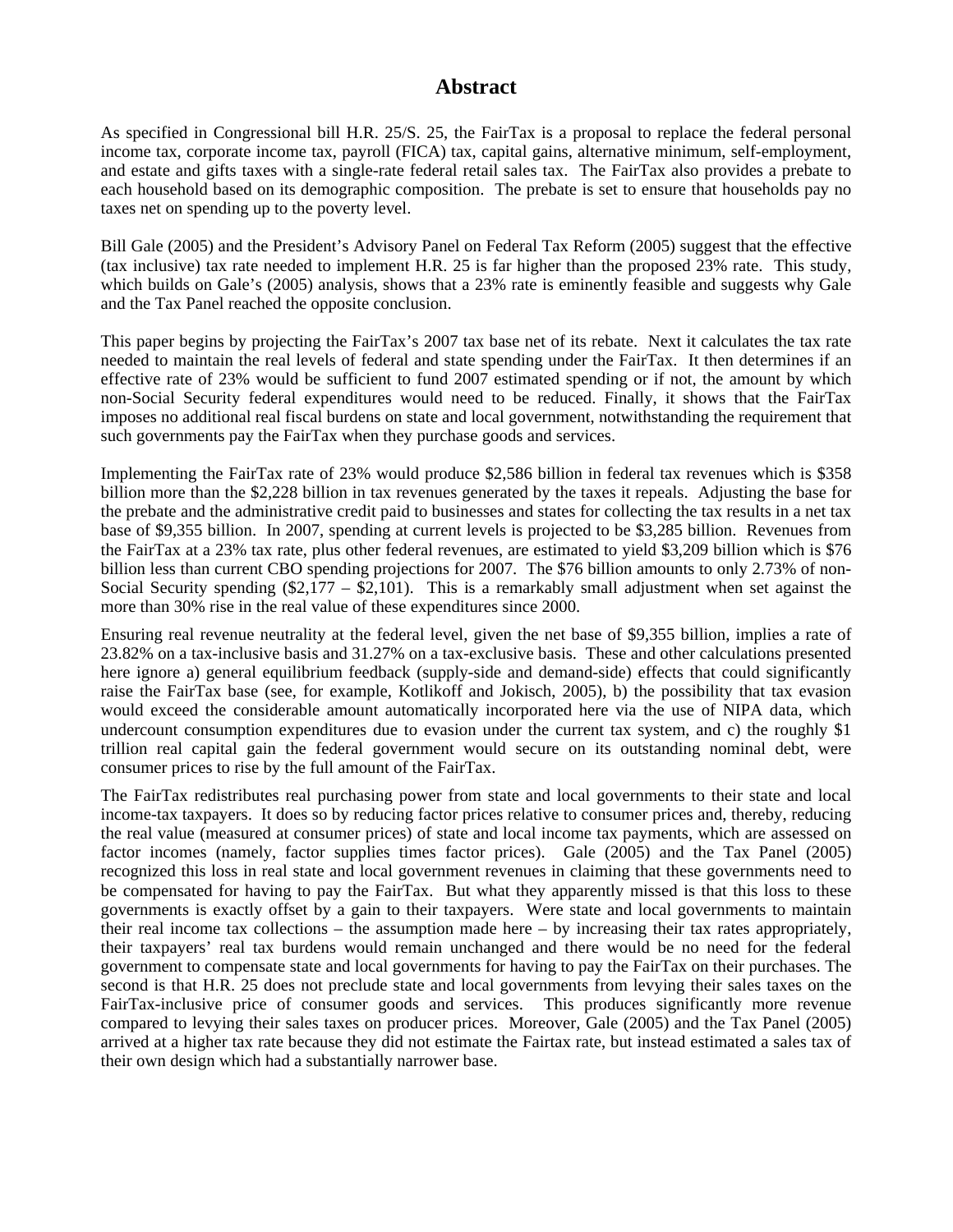# **1. Introduction**

The FairTax plan, as specified in Congressional bill H.R. 25/S.25 – The Fair Tax Act of 2005 – proposes to replace most of the existing federal taxes with a comprehensive consumption tax in the form of a national retail sales tax, effective January 1, 2007. The Act would repeal the federal income tax (including the capital gains tax and the alternative minimum tax), the corporate income tax, federal payroll taxes, the self-employment tax, and the estate and gift tax. The Act is intended to be revenue neutral, and would replace lost federal revenue with a national retail consumption tax (the "FairTax") levied at a tax-inclusive rate of 23 percent.

H.R. 25 calls for revenue, rather than spending, neutrality. Revenue neutrality commonly means using different taxes to generate the same number of nominal dollars. But most tax changes have little potential to change prices, so nominal revenue neutrality generally equates to real revenue neutrality, which, in turn, equates to real spending neutrality. The FairTax has the potential to significantly change both the prices paid by consumers and those received by producers. Consequently, focusing on nominal revenue neutrality would beg the question of what would happen to these prices and, thus, to real spending levels.

In this paper, we focus on real revenue/real spending neutrality. To be precise, we determine what FairTax rate is needed, not only for the federal government but also for state and local governments, to maintain their real spending levels after the switch to the FairTax. Focusing on real rather than nominal neutrality has the decided advantage that one can determine the revenueneutral FairTax tax rate without having to pin down what happens to the price level. As Gale (2005) pointed out and as our math confirms, the formula for the FairTax rate needed to achieve real revenue/real spending neutrality on a flow basis is independent of the price level.

Some critics of the FairTax argue that the rate needed for this purpose would be far greater than 23 percent; Gale (2005) argues that it would be at least 31 percent.<sup>1</sup> The most important finding of our paper is that the 23 percent called for in H.R. 25/S. 25 is, in fact, very close to the required rate.<sup>2</sup> Indeed, the requisite 23.82 percent rate is so close to 23.0 percent that only a 2.73 percent cut in non-Social Security federal expenditures from the CBO projected spending level for 2007 is needed to accommodate a 23.0 percent rate. This is a remarkably small adjustment when set against the more than 30 percent rise in the real value of these expenditures since 2000. It is important to note that theses calculations are based on the "static" assumption that implementation of the FairTax would have no effect on the tax base; in so doing, they ignore the expansive effect that the FairTax could be expected to exert on the base as it eliminates the bias against saving inherent in the existing tax system.

These calculations ignore a) general equilibrium feedback (supply-side and demand-side) effects that could significantly raise the FairTax base (see, for example, Kotlikoff and Jokisch, 2005, or Tuerck et al*.*, 2006b), b) the possibility that tax evasion would exceed the considerable amount of evasion automatically incorporated in our calculations given our use of NIPA data, which undercount consumption expenditures due to evasion under the current tax system, and c) the

<sup>&</sup>lt;sup>1</sup> See Gale (2005) and President's Advisory Panel on Federal Tax Reform, "Simple, Fair, and Pro-Growth" (November 2005) from http://www.taxreformpanel.gov/final-report/TaxReform\_Intro.pdf and Gale, "The National Retail Sales Tax: What Would the Rate Have to Be?" 889-91.<br><sup>2</sup> The different findings stem, in part, from the mistaken assumption by Gale and, we presume, by the President's

Tax Panel (which has not disclosed its methodology) that state and local governments need to be compensated for having to pay the FairTax, in part from our use of updated data, in part from the focus on different years, in part from other methodological refinements and choices, and, in part, from our decision in this study to ignore (modulo some passing remarks) issues of tax evasion, expansion of the tax base due to general equilibrium effects, and capital gains on outstanding government debt.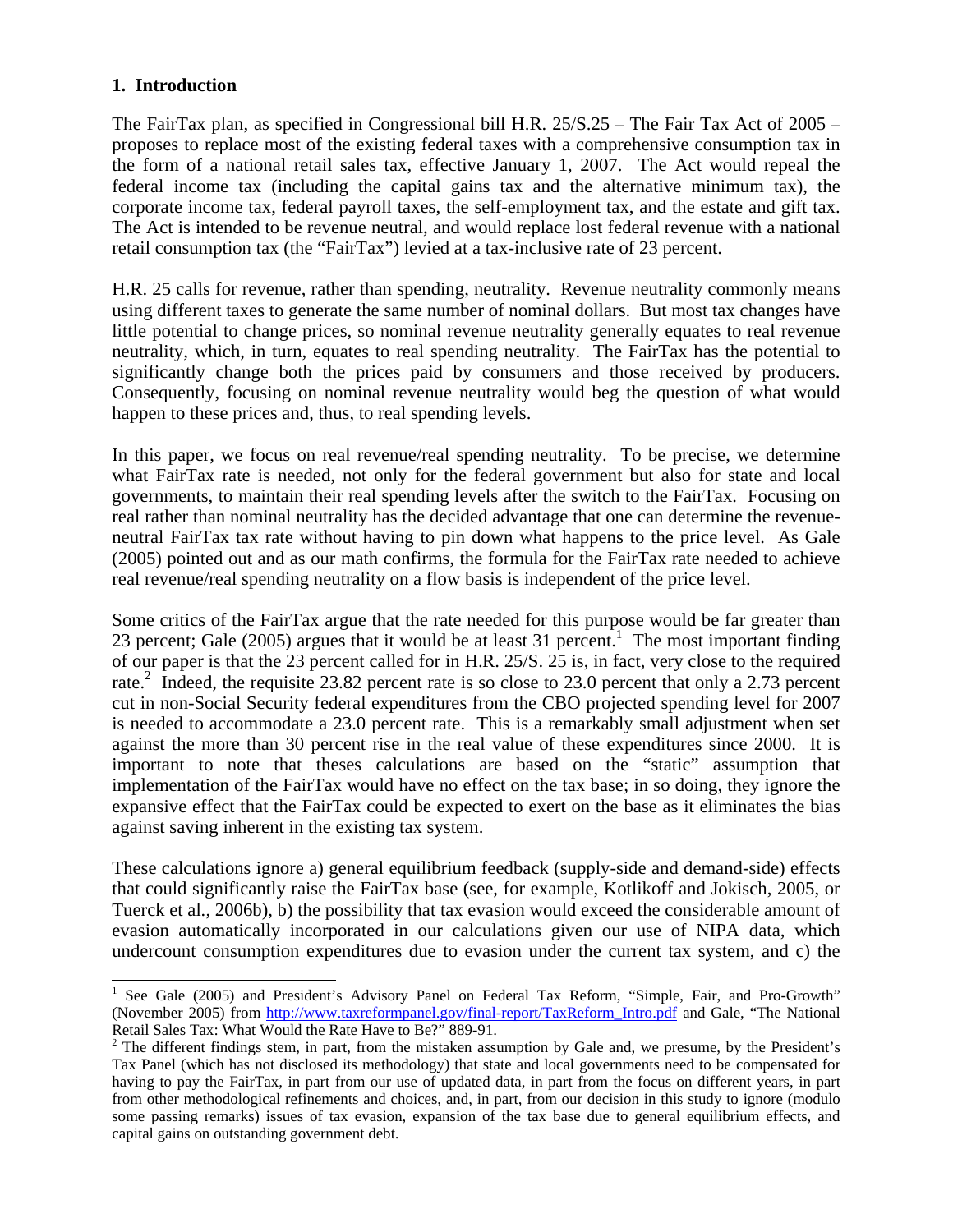roughly \$1 trillion real capital gain the federal government would secure on its outstanding nominal debt, were consumer prices to rise by the full amount of the FairTax.

The next section measures the size of the FairTax tax base. Section 3 determines the tax rate required to maintain the level of real non-Social Security federal spending under the FairTax. Section 4 considers the level of real non-Social Security federal spending cut needed to accommodate a 23 percent FairTax rate. Section 5 indicates that if state and local governments continue to collect the same real revenues from their taxpayers, they will be able to maintain their real spending levels, notwithstanding the requirement that they pay the FairTax on their purchases. Section 6 concludes with brief discussions of general equilibrium feedback effects, tax evasion, the huge potential capital gain accruing to the federal government from implementing the FairTax, and what may be the FairTax's most significant feature – its potential to enhance budgetary discipline.

## **2. The FairTax Tax Base**

H.R. 25/S. 25 calls for a tax on "all consumption of goods and services in the United States." This consists, for the most part, of what the National Income and Product Accounts defines as "personal consumption expenditures" and "government consumption expenditures." Table 1 shows that consumption, so measured, comprised approximately 86 percent of Gross Domestic Product (GDP) in  $2005<sup>3</sup>$ 

| <b>Table 1 GDP and Consumption, United States, 2001-2005 (\$ billions)</b> |        |        |        |        |        |
|----------------------------------------------------------------------------|--------|--------|--------|--------|--------|
|                                                                            | 2001   | 2002   | 2003   | 2004   | 2005   |
| Gross Domestic Product                                                     | 10,128 | 10.470 | 10,971 | 11,734 | 12,494 |
| <b>Personal Consumption Expenditures</b>                                   | 7,055  | 7,351  | 7,710  | 8.214  | 8,746  |
| <b>Government Consumption Expenditures</b>                                 | 1,502  | 1,617  | 1,737  | 1,843  | 1,963  |
| Total Consumption (personal + government)*                                 | 8,557  | 8,968  | 9,447  | 10,058 | 10,709 |
| As a % of GDP                                                              | 84.5   | 85.7   | 86.1   | 85.7   | 85.8   |

Source: U.S. Bureau of Economic Analysis, *National Income and Product Accounts* [accessed 2006]*.* U.S. Congress, Congressional Budget Office, *Budget and Economic Outlook for Fiscal Years 2007 to 2016* (2006). Note:  $*$  Totals may not add due to rounding.

Although Table 1 provides a rough sense of the base on which the FairTax would be levied, a number of further adjustments are required. As indicated in Table 2, the most important of these have to do with the treatment of housing and educational expenditures.

#### *2.1 Personal Consumption Expenditures*

The FairTax has special provisions when it comes to taxing housing, education, financial intermediation services, and travel. We also need to make an adjustment for state and local sales taxes.

# *2.1.1 Housing*

 $\overline{a}$ 

 $3$  The remaining 14 percent consisted of gross private domestic investment and net exports, neither of which are part of the FairTax base. The FairTax treats exports and imports on a destination tax basis. It exempts exports and taxes imports.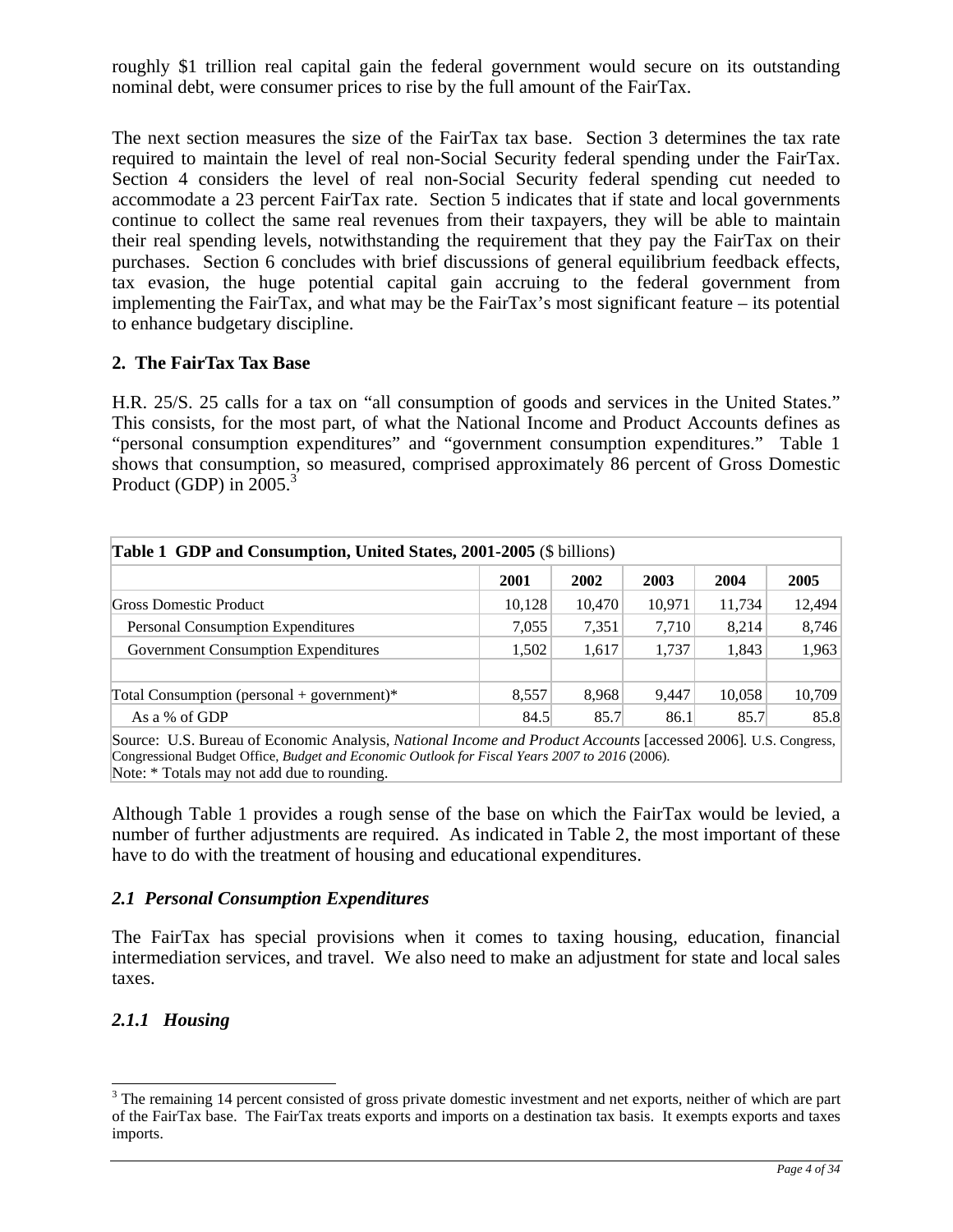Explicit rental payments are subject to taxation under the FairTax. Implicit rents on existing owner-occupied housing and farms are not. On the other hand, the FairTax implicitly taxes imputed rent on newly constructed housing via a pre-payment approach that levies the FairTax on their initial sale.<sup>4</sup> Thus, we remove the value of imputed rent for housing and farm dwellings from the base. Since purchases of new homes are counted as investment in new structures in the NIPA accounts, we add these figures to the base.

Under the FairTax improvements to single-family homes, and realtors' fees, which represent payments for services provided, are also taxable. These expenditures are counted as investment and not consumption in the NIPA tables, and they are added to the FairTax base. It should be noted that, under the FairTax, there is no tax on the resale of houses or any other property that was previously subject to the FairTax or that was owned by a consumer on the changeover date.

# *2.1.2 Education*

Tuition and job training expenditures are treated as an investment in human capital and, as such, are excluded from the FairTax base.

# *2.1.3 Financial Intermediation*

The FairTax calls for the taxation of both explicit and implicit financial intermediation services that consumers pay to financial services firms. Explicit financial intermediation services include fees for brokerage, banking, loan origination, mutual fund management and other financial services, and are counted in personal consumption expenditures in the NIPA tables.

Implicit financial intermediation services are defined by H.R. 25/S. 25 as the difference between the basic interest rate (as defined in section 805) and the rate paid on an investment, account or debt. The difference between actual interest payments (e.g., new home mortgage interest) and basic interest payments (the ten-year bond yield) is taxable. Thus, for example, a taxpayer with a mortgage rate of 7% would have 29% of the mortgage interest payment subject to tax if the Treasury rate were 5 percent. Implicit financial intermediation services are not included in the accounting of personal consumption expenditures in NIPA. Consequently, we have calculated our own values for implicit financial intermediation services for home mortgage, non-profit and personal borrowing.5

<sup>&</sup>lt;sup>4</sup> According to the National Association of Realtors, approximately 23 percent of newly constructed homes are purchased for investment purposes. These homes would not be subject to the FairTax when they are newly built, but the payments made by the renters of these units would be subject to the FairTax. We make an adjustment to account for these purchases. If the houses are later sold by the business to a consumer (i.e., converted from a business or investment purpose to a consumption purpose) these sales would be taxed under the FairTax. We do not attempt to

estimate the revenue from this provision. It could, however, be substantial over time.<br><sup>5</sup> In Table 2, line 9, implicit fees are imputed as follows: the excess of the basic interest rate (as defined in section 805 of H.R. 25/S. 25) over the rate paid on such investment. The value for implicit fees for home mortgages is derived by estimating the principal (\$6,481.9 billion in 2007) by dividing the total interest payments listed in NIPA Table 7.11, line 16 (\$465.4 billion in 2007) by the new-home mortgage interest rate listed in table B-73 of the 2006 *Economic Report of the President* (EROP), which was 7.18% in 2007. We apply the basic interest rate defined as the 10-year bond rate listed in Table B-73 of the EROP to the principle  $(\$6,481.9$  billion x  $5.20\% = \$337.1$  billion). The difference between total home mortgage payments and the basic interest payments (\$465.4 billion - \$337.1 billion = \$128.3 billion) is the taxable implicit financial intermediation fee. This calculation is repeated for nonprofit interest using the new-home mortgage rate.

The implicit fee for personal interest paid is calculated by applying the basic interest rate (three-year U.S. Treasury securities rate) from Table B-73, EROP to the Federal Reserve estimate for total outstanding consumer credit (for 2007: \$2,414.9 billion x  $3.7\% =$  \$89.35 billion). This figure is subtracted from the total interest paid by persons listed in NIPA Table 7.11, line 17 (\$244 billion in 2007) to arrive at our estimate of the implicit financial intermediation service for personal credit that is subject to the FairTax (for 2007: \$244 billion – \$89.35 billion = \$154.6 billion).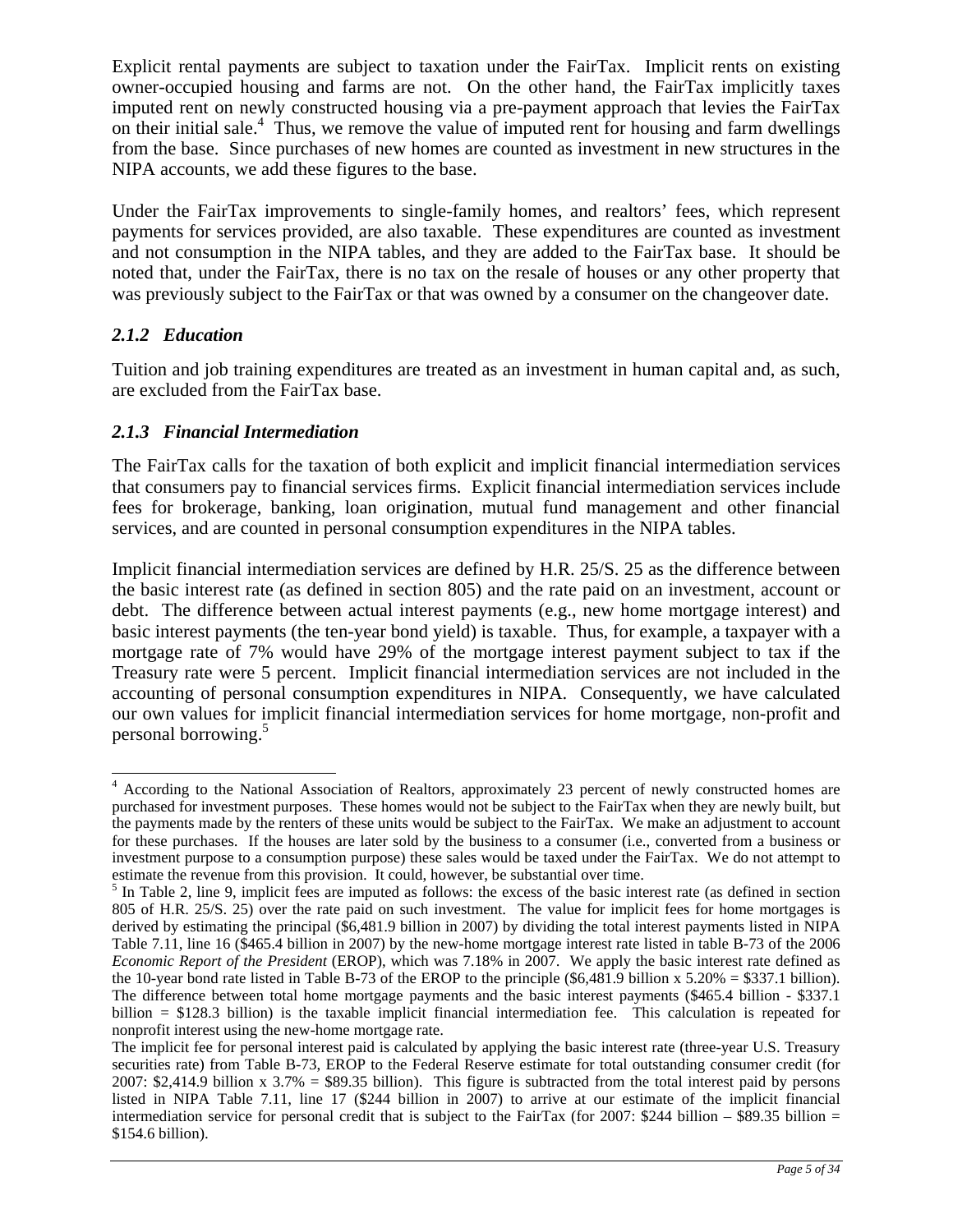# *2.1.4 Travel*

As a destination principle sales tax, the FairTax applies to all retail purchases within the United States regardless of the nationality of the purchaser or the origin of the goods. Adjustments to the accounts are necessary to capture purchases made by nonresidents visiting the United States and to subtract overseas purchases made by U.S. residents.<sup>6</sup>

## *2.1.5 Adjusting for State and Local Taxes*

The portion of state and local sales taxes that applies to sales at the retail level is deducted in order to avoid cascading or levying the FairTax on top of state and local sales taxes. Since the FairTax does not apply to intermediate transactions (businesses-to-business sales), the state and local sales taxes that apply to these transactions are automatically excluded from the base. We have adjusted our calculations to reflect an estimate that 40% of state and local sales taxes apply to business transactions.<sup>7</sup>

#### *2.1.6 Other Adjustments*

Food produced and consumed on farms never reaches retail markets and is not subject to the FairTax. We subtract this figure from the base.

Finally, nonprofit institutions are treated as persons by the NIPA tables, and thus their consumption expenditures are included in the private tax base. The consumption expenditures of nonprofit institutions comprise of their operating expenditures, including wages and salaries of nonprofit workers, but do not include their sales of goods and services to individuals. The FairTax taxes non-profits' sales of goods and services to individuals and their purchases of goods and services that are not sold on to individuals, including capital goods. However, the FairTax does not tax the salaries and wages of nonprofit workers, and thus an adjustment is needed. We remove those salaries and wages of nonprofit workers that are not involved in the production of goods and services sold to individuals.<sup>8</sup> We also remove the capital consumption allowance, since it is impractical to tax the consumption of capital.

#### *2.2 Government Consumption Spending*

 $\overline{a}$ 

Government consumption is included in the FairTax base in order to put personal and government consumption expenditures on an equal footing.<sup>9</sup> Government consumption

<sup>&</sup>lt;sup>6</sup> According to officials from the Bureau of Economic Analysis, NIPA Table 2.5.5, line 112: "expenditures in the U.S. by non-residents" includes travel to the United States by non-residents.

Raymond J. Ring, Jr., "Consumers' Share and Producers' Share of the General Sales Tax," *National Tax Journal* 52, no. 1 (March 1999): 79-90.

<sup>&</sup>lt;sup>8</sup> The Personal Consumption Expenditure (PCE) within the NIPA accounts includes the final consumption of nonprofit institutions serving households (NIPA Table 2.9, line 57, \$183.7 billion) and their sales to households (NIPA Table 2.9, line 64, \$676.8 billion). We estimate and remove the wage and salary portion of the final consumption expenditures of nonprofit institutions. First, we remove the portion of nonprofit final consumption expenditures that is attributable to educational nonprofit institutions, since they have already been removed from the base institutions (NIPA Table 2.9, line 61 minus line 67, \$52 billion). This leaves the final consumption expenditures at \$131.7 billion. Next we estimate the ratio of wages and salaries to total expenditures of non-profits by taking NIPA Table 1.13, line 51 and dividing it by the sum of NIPA Table 2.9, lines 58 and 70; the result equals

<sup>51.65%.</sup> We apply this ratio to the \$131.7 billion to get \$68 billion. This represents our estimate of the salaries and wages of nonprofit employees that are not involved in the production of goods and services that are sold to households. <sup>9</sup> William G. Gale, Evan F. Koenig, Diane Lim Rogers and John Sabelhaus, "Taxing Government in a National

Retail Sales Tax", Congressional Budget Office, Macroeconomic Analysis and Tax Analysis Divisions, Technical Paper Series, No. 1999-5 (Washington D.C.: CBO, October 1998), 3.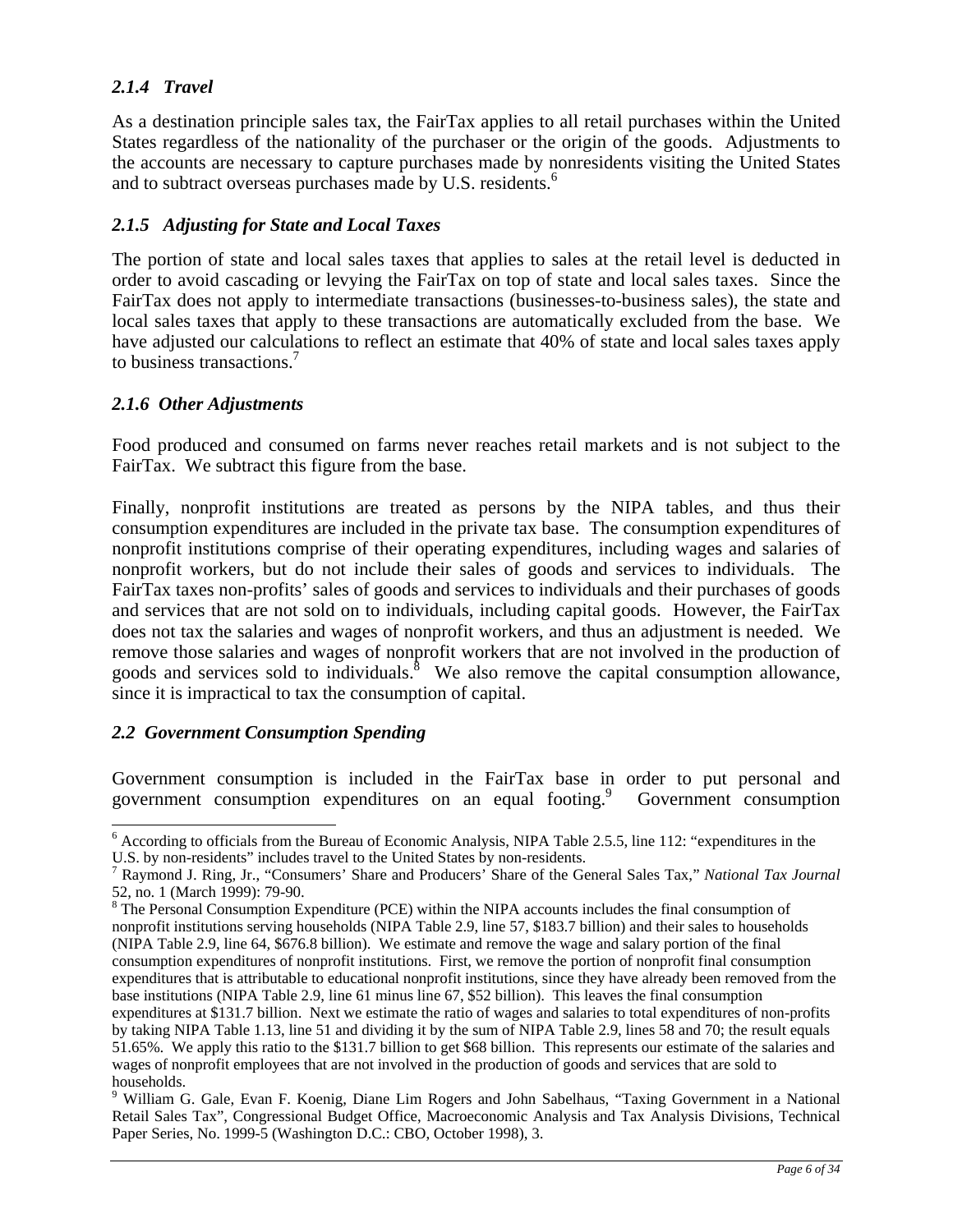expenditures currently include payroll taxes paid by government and income taxes and payroll taxes paid by its employees with respect to government wages. They also reflect payroll and income taxes paid in the course of producing consumption goods bought by government from private-sector firms. The intent of the FairTax is to substitute a sales tax for all of these taxes. Failing to tax government consumption, while taxing only private consumption, would make government consumption expenditures artificially cheap in comparison to private consumption expenditures, and could cause the provision of some goods and services to migrate from the private sector to the government sector. Activities such as trash collection and transportation services are taxed under the FairTax, whether provided by government or the private sector.

# *2.3 The Size of the FairTax Base*

Since the effective date of H.R. 25/S. 25 is January 1, 2007, we estimate the tax base for the FairTax and the federal tax revenues that would be replaced by these proposals for calendar year 2007. The Congressional Budget Office (CBO) provides estimates of several important economic statistics and tax revenues for the major federal taxes (see Table 3).<sup>10</sup> As detailed in Appendix B, we use the latest available CBO data to form 2007 projections of tax-base components.

We find the 2007 FairTax base to be \$11,244 billion. Starting with personal consumption expenditures of \$9,772 billion, we make adjustments for housing by adding the purchase of new homes and the improvement of existing homes. The imputed rent for owner-occupied housing and farm dwellings is removed since the tax due on the imputed rent will become prepaid when the property is sold as a new dwelling.<sup>11</sup>

We also adjust for education tuition (excluded under the FairTax), taxable interest and financial intermediation, foreign travel, and other items.<sup>12</sup> The net effect of these adjustments is to reduce the private consumption base to \$9,235 billion, as Table 2 shows.

Next, we add government consumption at the state, local and federal levels to the base. We subtract wages paid to government employees who provide education and training, and we subtract capital consumption allowance (since it is impractical to tax the consumption of capital).<sup>13</sup> We add spending for new buildings and equipment to the base. State and local government consumption, thus adjusted, equals \$1,093 billion; federal government consumption equals \$916 billion. These amounts sum to \$11,244 billion dollars, representing 81% of 2007 U.S. GDP as projected by the Congressional Budget Office.<sup>14</sup>

 $\overline{\phantom{a}}$ <sup>10</sup> U.S. Congress, Congressional Budget Office, "Budget and Economic Outlook for Fiscal Years 2007 to 2016," Washington D.C., Government Printing Office, January 2006.

 $11$  Table 2, line 2 according to March 2005 report by the National Association of Realtors, 23% of homes purchased in 2004 were for investment purposes. Also, 79% of homes purchased for investment purposes are single-family homes. These numbers provide a basis for this estimate.

<sup>&</sup>lt;sup>12</sup> Table 2, line 8 includes 'Other,' (see NIPA 2.5.5, line 110) which consists of (1) fees paid to business schools and computer management training, technical and trades schools, etc., and (2) current expenditures (including consumption of fixed capital) by nonprofit research organizations and by grant-making foundations for education and research. Gale (1999) includes it while Burton and Mastromarco (1997) exclude it. We have chosen to include half of its value.

<sup>&</sup>lt;sup>13</sup> According to BEA, government consumption expenditures include the consumption of fixed capital; given the impracticality of collecting tax on the consumption of capital, we have removed it from the base in the form of the capital consumption allowance.

<sup>&</sup>lt;sup>14</sup> U.S. Congress, Congressional Budget Office, "Budget and Economic Outlook for Fiscal Years 2007 to 2016," Washington D.C., Government Printing Office, January 2006, 26.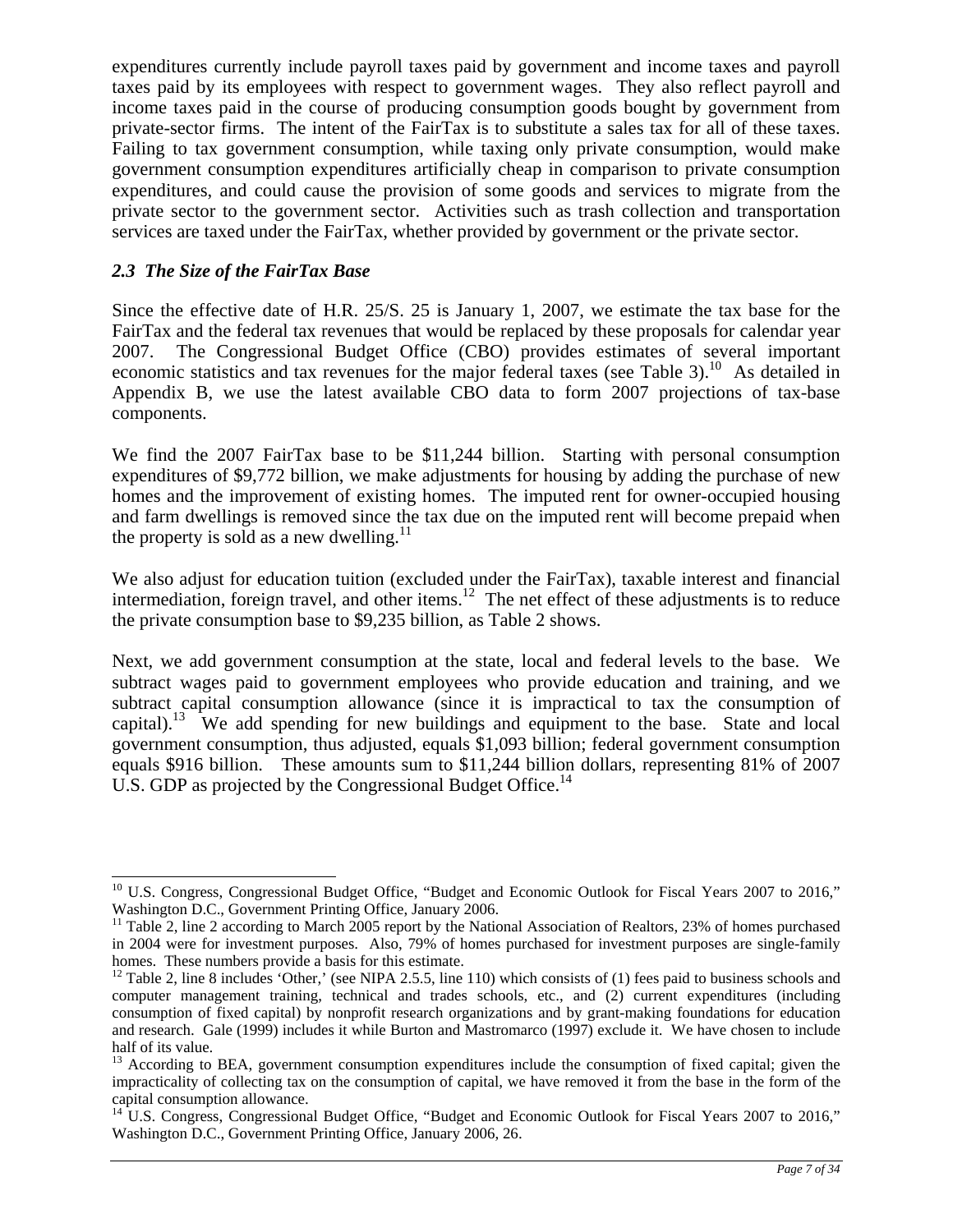|              | <b>Table 4</b> Computation of the Pan Tax Dase, 2007 ( $\phi$ bimons) |        |                                                                                                    |  |  |
|--------------|-----------------------------------------------------------------------|--------|----------------------------------------------------------------------------------------------------|--|--|
| Line         | <b>Taxable Consumption Categories</b>                                 | 2007   | <b>Source</b>                                                                                      |  |  |
|              | <b>Private Consumption Spending</b>                                   |        |                                                                                                    |  |  |
| $\mathbf{1}$ | <b>Personal Consumption Expenditures</b>                              |        | 9,772 NIPA 1.1.5, line 2                                                                           |  |  |
|              | <b>Housing</b>                                                        |        |                                                                                                    |  |  |
| 2            | Purchase of New Homes                                                 |        | 394 NIPA 5.4.5B, line 36                                                                           |  |  |
| 3            | Purchases of New Mobile Homes                                         |        | 9 NIPA 5.4.5B, line 40                                                                             |  |  |
| 4            | Improvements to Single-Family Homes                                   |        | 176 NIPA 5.4.5B, line 42                                                                           |  |  |
| 5            | <b>Brokers Commissions on Housing</b>                                 |        | 121 NIPA 5.4.5B, line 43                                                                           |  |  |
| 6            | Less: Imputed Rent on Housing                                         |        | $-1,067$ NIPA 2.4.5, line 49                                                                       |  |  |
| 7            | Less: Imputed Rent on Farm Dwellings                                  | $-15$  | NIPA 2.4.5, line 51                                                                                |  |  |
|              | <b>Education</b>                                                      |        |                                                                                                    |  |  |
| 8            | Less: Education Expenditure                                           |        | $-221$ NIPA 2.4.5, lines 95, 96, and 50% of 97                                                     |  |  |
|              | <b>Financial Services</b>                                             |        |                                                                                                    |  |  |
| 9            | Plus: Taxable Home Mortgage Interest                                  |        | 128 NIPA 7.11, line 16, EROP, Table B-73                                                           |  |  |
| 10           | Plus: Taxable Nonprofit Interest                                      |        | 5 NIPA 7.11, line 18, EROP, Table B-73                                                             |  |  |
| 11           | Plus: Taxable Personal Interest                                       |        | 155 NIPA 7.11, line 17, EROP, Table B-73                                                           |  |  |
|              | <b>Travel</b>                                                         |        |                                                                                                    |  |  |
| 12           | Plus: Expenditure in U.S. by Nonresidents                             |        | 115 NIPA 2.5.5, line 112                                                                           |  |  |
| 13           | Less: Expenditure Abroad by U.S. Residents (non-durables)             |        | -8 NIPA 2.5.5, line 111                                                                            |  |  |
| 14           | Less: Foreign Travel by U.S. Residents (services)                     |        | $-54$ NIPA 2.5.5, line 110 (50%)                                                                   |  |  |
|              | Other                                                                 |        |                                                                                                    |  |  |
| 15           | Less: Food Produced and Consumed on Farms                             |        | $-0.6$ NIPA 2.5.5, line 6                                                                          |  |  |
| 16           | Less: State Sales Taxes                                               |        | -263 NIPA 3.3, line $7(60%)$                                                                       |  |  |
| 17           | Less: Salaries and Wages of Non-Profits                               |        | NIPA 2.9, line 62 minus line 68, multiplied by<br>-68 52% (% of nonprofit wages to total expenses) |  |  |
| 18           | Plus: Capital Spending by Non-Profits (net of capital)                |        | 58 NIPA 6.7, line 8, minus NIPA 7.5, line 20                                                       |  |  |
| 19           | <b>Subtotal, Private Consumption Base</b>                             | 9,235  |                                                                                                    |  |  |
|              | <b>Government Consumption Spending</b>                                |        |                                                                                                    |  |  |
|              | <b>State and Local Government</b>                                     |        |                                                                                                    |  |  |
| 20           | State and Local Government Consumption                                |        | 1,333 NIPA 3.3, line 22                                                                            |  |  |
| 21           | Less: Current Education Spending (Wages and Salaries)                 |        | $-403$ NIPA 6.3D, line 94                                                                          |  |  |
| 22           | Less: Capital Consumption Allowance                                   |        | $-163$ NIPA 3.3, line 38                                                                           |  |  |
|              | <b>State and Local Government Investment:</b>                         |        |                                                                                                    |  |  |
| 23           | <b>Gross Purchases of New Structures</b>                              |        | 263 NIPA 3.95, line 24                                                                             |  |  |
| 24           | Gross Purchases of Equipment                                          |        | 63 NIPA 3.9.5, line 25                                                                             |  |  |
| 25           | <b>Subtotal, State and Local Tax Base</b>                             | 1,093  |                                                                                                    |  |  |
|              | <b>Federal Government Spending</b>                                    |        |                                                                                                    |  |  |
| 26           | Federal Government Consumption                                        |        | 845 NIPA 3.9.5, line 7                                                                             |  |  |
| 27           | Less: Capital Consumption Allowance                                   | $-108$ | NIPA 3.2, line 44                                                                                  |  |  |
| 28           | Subsidies                                                             |        | 60 NIPA 3.2, line 31                                                                               |  |  |
|              | Federal Government Investment:                                        |        |                                                                                                    |  |  |
| 29           | Gross Purchases of New Structures                                     | 17     | NIPA 3.9.5, line 9                                                                                 |  |  |
| 30           | Gross Purchases of Equipment and Software                             | 102    | NIPA 3.9.5, line 10                                                                                |  |  |
| 31           | <b>Subtotal, Federal Government Tax Base</b>                          | 916    |                                                                                                    |  |  |
| 32           | <b>Gross FairTax Base</b>                                             | 11,244 |                                                                                                    |  |  |
| 33           | As a % of GDP                                                         | 81%    |                                                                                                    |  |  |
| 34           | Untaxed Federal Government Spending (GN)                              |        | 272 NIPA 3.2, line 28 (57.23%), IRS, SOI Table 1.4                                                 |  |  |
|              | Note: Totals may not add due to rounding.                             |        |                                                                                                    |  |  |

#### **Table 2 Computation of the FairTax Base, 2007** (\$ billions)

We note that when calculating the FairTax rate we do not discount the amount we estimate that federal government would save because of the reduced tax administration and enforcement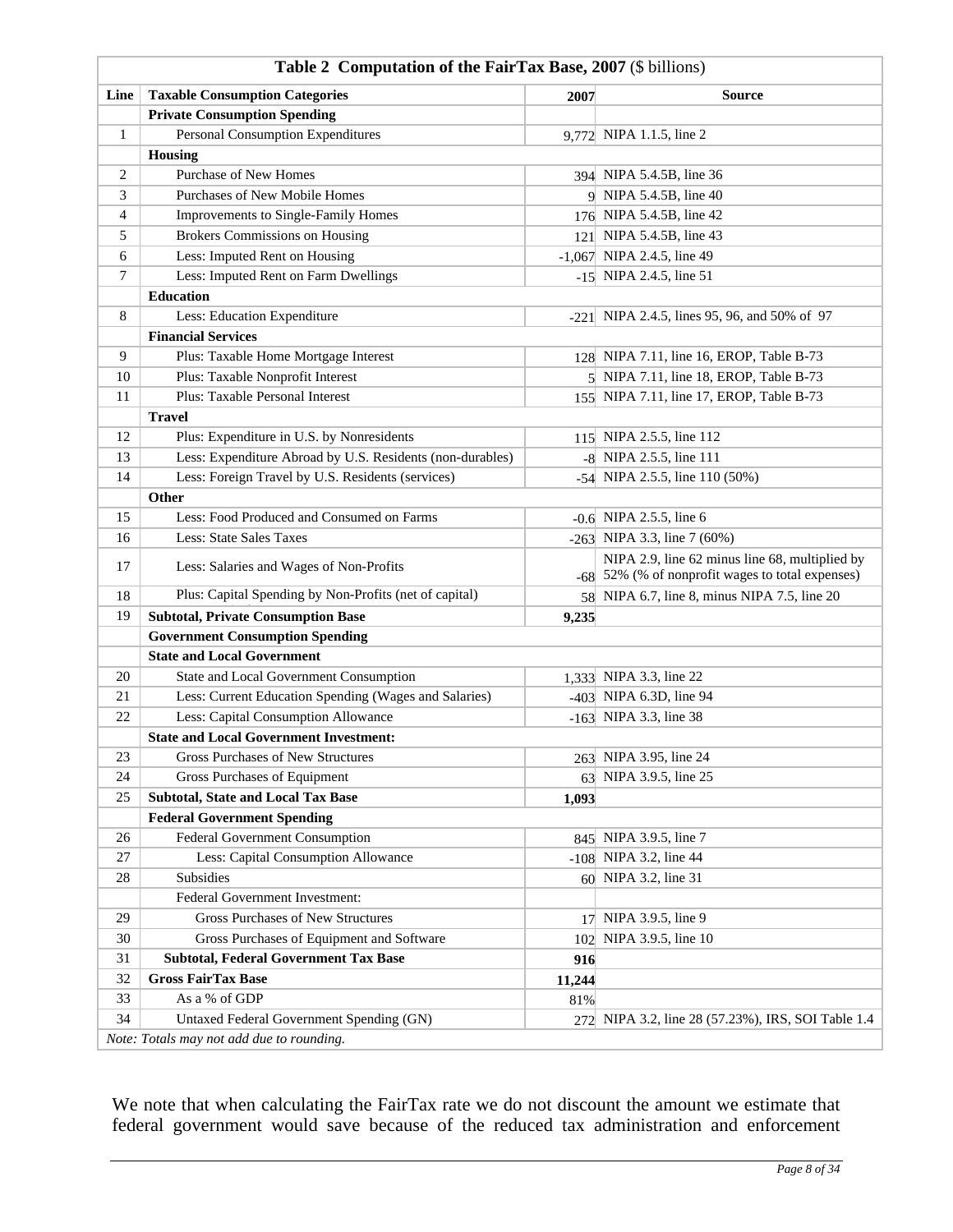duties that it would have under the FairTax. This reduced spending would imply a lower tax burden on the private sector as well as state and local government, which would then increase their respective consumption levels leaving the FairTax base unchanged.

# **3. The FairTax Rate**

Given the base, we can calculate the rate at which the FairTax must be levied once we know how much tax revenue needs to be raised. Two main items need to be computed, namely the 2007 revenue to be replaced and the revenue needed to cover the prebate.

## *3.1 Replacing Tax Revenue*

Table 3 details the amount of revenue currently raised by individual and corporation income taxes, social insurance and retirement contributions, and estate and gift taxes on a calendar year basis – taxes that would be repealed and replaced by the FairTax.<sup>15</sup> In calendar year 2005, these taxes yielded \$2,059 billion or 16.5% of GDP. In 2007 these taxes are expected to yield \$2,288 billion or 16.4% of GDP. These figures are based on CBO estimates that assume that all tax provisions scheduled to expire before 2016, including the tax cuts enacted between 2001 and 2004, do not expire. $16$ 

| Table 3<br>Revenue from Income, Payroll and Estate/Gift Taxes, 2003-2007<br>(\$ billions)                  |                                   |        |        |        |        |
|------------------------------------------------------------------------------------------------------------|-----------------------------------|--------|--------|--------|--------|
|                                                                                                            | <b>Actual</b><br><b>Estimates</b> |        |        |        |        |
| <b>Description</b>                                                                                         | 2003                              | 2004   | 2005   | 2006   | 2007   |
| Individual income taxes                                                                                    | 798                               | 839    | 945    | 1,019  | 1,101  |
| Corporation income taxes                                                                                   | 146                               | 212    | 284    | 298    | 290    |
| Social insurance and retirement receipts                                                                   | 718                               | 749    | 804    | 841    | 871    |
| Estate and gift taxes                                                                                      | 23                                | 25     | 26     | 27     | 26     |
| 1,825<br>2,059<br>2,185<br>1,685<br>2,288<br><b>Total</b>                                                  |                                   |        |        |        |        |
| Gross Domestic Product                                                                                     | 10.971                            | 11,734 | 12,494 | 13,262 | 13,959 |
| Memo: Taxes as % of GDP                                                                                    | 15.4                              | 15.6   | 16.5   | 16.5   | 16.4   |
| Sources: NIPA Table 1.1.5. Estimates from U.S. Congress, Congressional Budget Office, "Budget and Economic |                                   |        |        |        |        |

Outlook for Fiscal Years 2007 to 2016" (2006)*.*  Note: Totals may not add due to rounding.

It is worth considering what the FairTax rate would be if it were not for the prebate. To calculate the rate before the prebate is included, we would divide the gross FairTax base (line 31 in Table 2) by the unadjusted revenues to be replaced, as listed in Table 3 under the total for 2007 to get

 $20.35\% \left( = \frac{2,288}{11,244} \right).$ In the absence of the prebate the FairTax rate would be 20.35%, well

below that called for in H.R. 25.

# *3.2 The Prebate*

 $\overline{\phantom{a}}$ 

As discussed in Kotlikoff and Rapson (2005) and Tuerck et al. (2006a), the FairTax's prebate makes the FairTax highly progressive when measured relative to the economically meaningful

<sup>&</sup>lt;sup>15</sup> Since the federal fiscal year begins October 1, calendar year 2007 contains the last 9 months of fiscal year 2007 and the first 3 months of fiscal year 2008. We adjusted the fiscal year revenue numbers to calendar year 2007 by adding 3/4 of the fiscal year 2007 total revenues to 1/4 of the total revenues for fiscal year 2008.

<sup>&</sup>lt;sup>16</sup> Congressional Budget Office, "Budget and Economic Outlook for Fiscal Years 2007 to 2016," 105.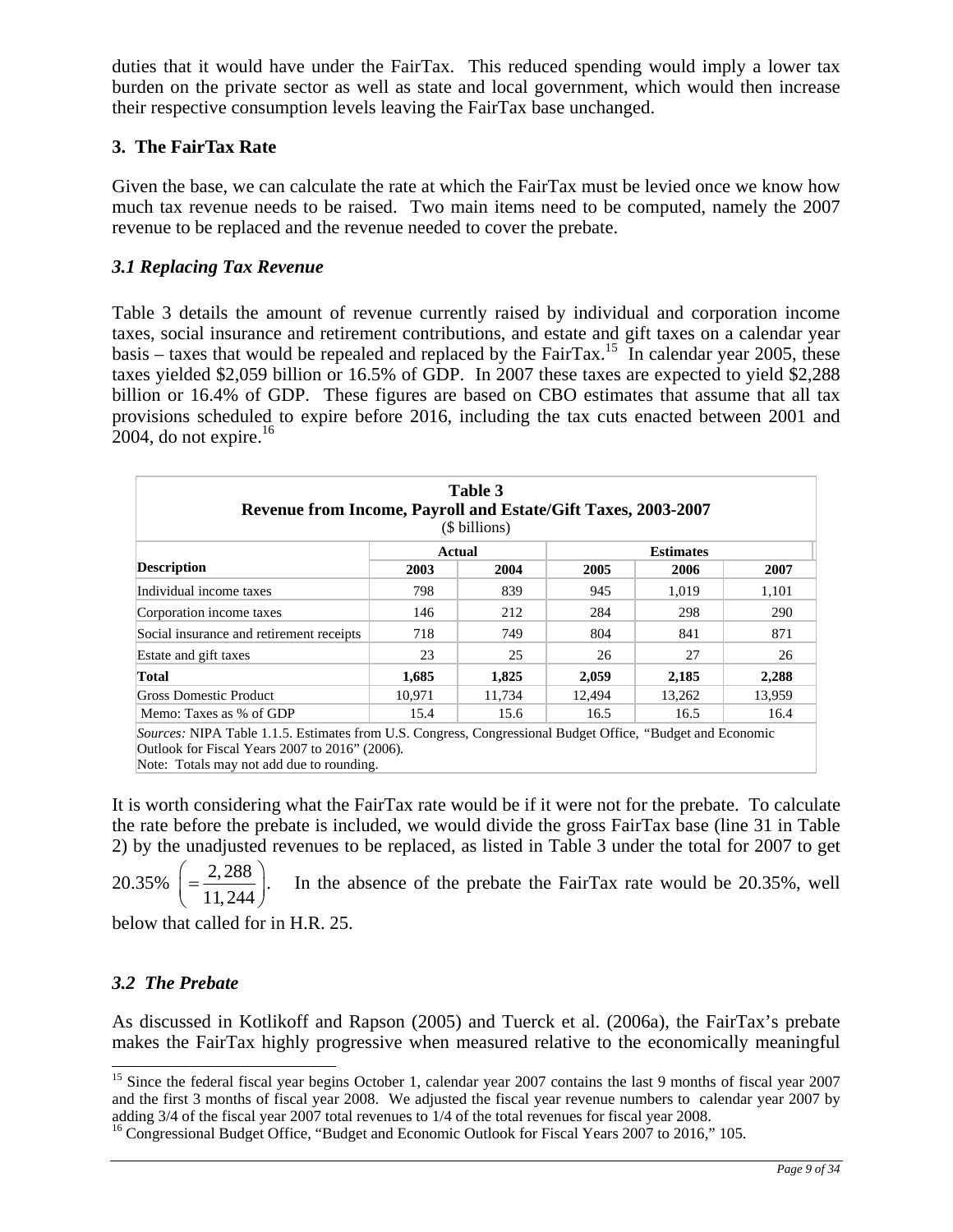basis of lifetime income. The prebate is based on the federal poverty guidelines adjusted to remove any marriage penalty. The prebate may be thought of as a rebate, except that it is paid at the beginning of each month in advance of that month's consumption expenditures. The size of the monthly prebate provided to a given household is set at the amount of FairTax that household would pay over the course of the month, were it consuming at the federal poverty line.

More precisely, the prebate equals the FairTax tax rate multiplied by the family consumption allowance divided by 12, where the family consumption allowance is based on the size of the household.<sup>17</sup> An additional adjustment is made in the case of married couples to prevent a marriage penalty since the poverty level for a family of two is not twice the poverty level of a single person living alone.

| Table 4 Computing the FairTax Base Reduction Due to the Prebate for 2007 |                                           |                                       |                       |  |
|--------------------------------------------------------------------------|-------------------------------------------|---------------------------------------|-----------------------|--|
| <b>I. Single Households</b>                                              |                                           |                                       |                       |  |
| <b>Household Size</b>                                                    | Family<br>Consumption<br><b>Allowance</b> | <b>Number of</b><br><b>Households</b> | <b>Base Reduction</b> |  |
| $\mathbf{1}$                                                             | \$10,016                                  | 29,858                                | \$299,049,690         |  |
| $\overline{2}$                                                           | \$13,490                                  | 12,719                                | \$171,584,833         |  |
| 3                                                                        | \$16,965                                  | 6,645                                 | \$112,727,257         |  |
| $\overline{4}$                                                           | \$20,440                                  | 3,233                                 | \$66,092,706          |  |
| 5                                                                        | \$23,915                                  | 1,441                                 | \$34,464,747          |  |
| 6                                                                        | \$27,390                                  | 489                                   | \$13,406,258          |  |
| 7 or more                                                                | \$30,864                                  | 395                                   | \$12,179,087          |  |
| <b>Subtotal, Single Households</b>                                       |                                           | 54,781                                | \$709,504,577         |  |
| <b>II. Married Households</b>                                            |                                           |                                       |                       |  |
| 2                                                                        | \$20,031                                  | 24,991                                | \$500,599,437         |  |
| 3                                                                        | \$23,506                                  | 11,489                                | \$270,055,951         |  |
| $\overline{4}$                                                           | \$26,981                                  | 12,980                                | \$350,222,029         |  |
| 5                                                                        | \$30,456                                  | 5,775                                 | \$175,871,370         |  |
| 6                                                                        | \$33,930                                  | 2,009                                 | \$68,177,390          |  |
| 7 or more                                                                | \$37,405                                  | 1,006                                 | \$37,636,330          |  |
| <b>Subtotal, Married Households</b>                                      |                                           | 58,250                                | \$1,402,562,508       |  |
| <b>Total Prebate Base Reduction</b>                                      |                                           |                                       | \$2,112,067,084       |  |
| Prebate as % of GDP                                                      |                                           |                                       | 18.8%                 |  |

Take, as an example, a family of four. Its 2007 family consumption allowance is projected to be \$26,981, resulting in an annual prebate of \$6,205 (0.23 times \$26,981). The total family consumption allowance or prebate base was estimated by using the U.S. Department of Health and Human Services Poverty Level Guidelines for 2006 and U.S. Census Bureau estimates for the number and size of households in the United States. The family consumption allowance computed for each family size/marital status combination was multiplied by the number of households in each size category to compute the total value of the prebate for that category. These totals were summed to arrive at the base on which the prebate would be calculated.

#### *3.3 Tax-Inclusive versus Tax-Exclusive Rates*

 $\overline{\phantom{a}}$  $17$  The family consumption allowance is the U.S. Department of Health and Human Services poverty level guideline plus and additional amount to eliminate a marriage penalty.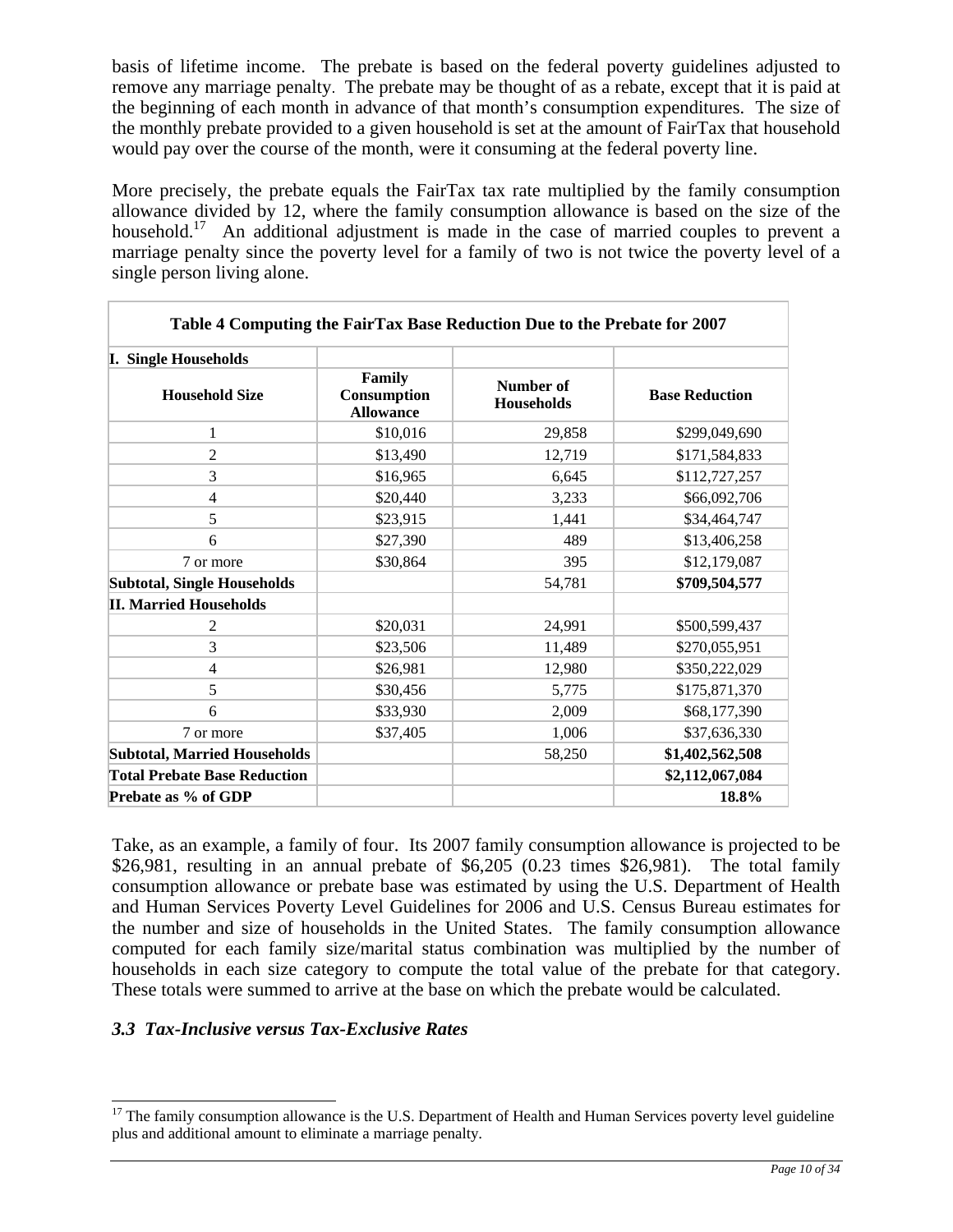At this point, we need to clarify the difference between tax-inclusive and tax-exclusive sales tax rates. An example will help. Suppose a worker named Joe earns \$125 and spends all of his earnings. Suppose further that he pays a tax of \$25. If he were subject to an income tax, he would earn \$125 before tax, \$100 after tax and spend \$100 at the store. Thus, he would need to earn \$125 to spend \$100. In the case of a sales tax, he would earn \$125 and pay \$125 at the store. Of the \$125 paid by Joe at the store, the store would remit \$25 in sales tax, meaning that Joe ends up with just \$100 worth of goods and services.

We may think of the tax rate as  $$25/\$100 = 25\%$ , which is the *tax-exclusive* rate (*t<sub>e</sub>*); alternatively we may report the tax rate as  $$25/\$125 = 20\%$ , which is the *tax-inclusive* rate (*t<sub>i</sub>*). The 23% FairTax rate set out in H.R. 25/S. 25 is a tax-inclusive rate, as is the current personal income tax, whereas most state-level sales taxes are quoted on a tax-exclusive basis. For ease of comparison, we report tax rates in both ways in Table 5.

## *3.4 Determining the FairTax Tax Rate*

In this section we determine the rate at which the FairTax would need to be levied in 2007. To repeat, we assume that the FairTax would be neutral in the sense that it would permit the same real expenditures by federal, state, and local government as well as cover the costs of the prebate.

Under current law, the federal budget balance for 2007 may be written as

(1) 
$$
R1_{07} + R2_{07} + DEF_{07} \equiv G_{07} + TR_{07} + GN_{07}.
$$

**Here** 

- $R_{107}$  is the revenue from taxes to be eliminated under the FairTax (including income and payroll taxes);
- $R2_{07}$  is the revenue from federal excise and other taxes that will continue to be levied after the FairTax is enacted;
- $DEF_{07}$  is the federal budget deficit;
- $G<sub>07</sub>$  is taxable federal government spending on goods and services;
- *TR*07 measures federal transfer payments to individuals, including most Social Security payments, Medicaid and Medicare subsidies, and social programs such as food stamps, for which the recipients are not taxed under current law; and
- *GN*07 represents federal spending and transfers for which the recipients would not be taxed under the FairTax, but for which they would be under current law – essentially wage and salary costs of education, plus interest payments on the government debt held by the public plus currently taxable Social Security benefits.
- *C*<sub>07</sub>: Personal consumption at market value in 2007.
- *GS*<sub>07</sub>: Taxable state and local government consumption at market value in 2007.

Now consider what happens with the introduction of the FairTax. Under the FairTax, equation (1) becomes:

(2) 
$$
R_{FT} + R2_{FT} + DEF_{FT} = G_{FT} + TR_{FT} + GN_{FT} + PRE_{FT} + AC_{FT}.
$$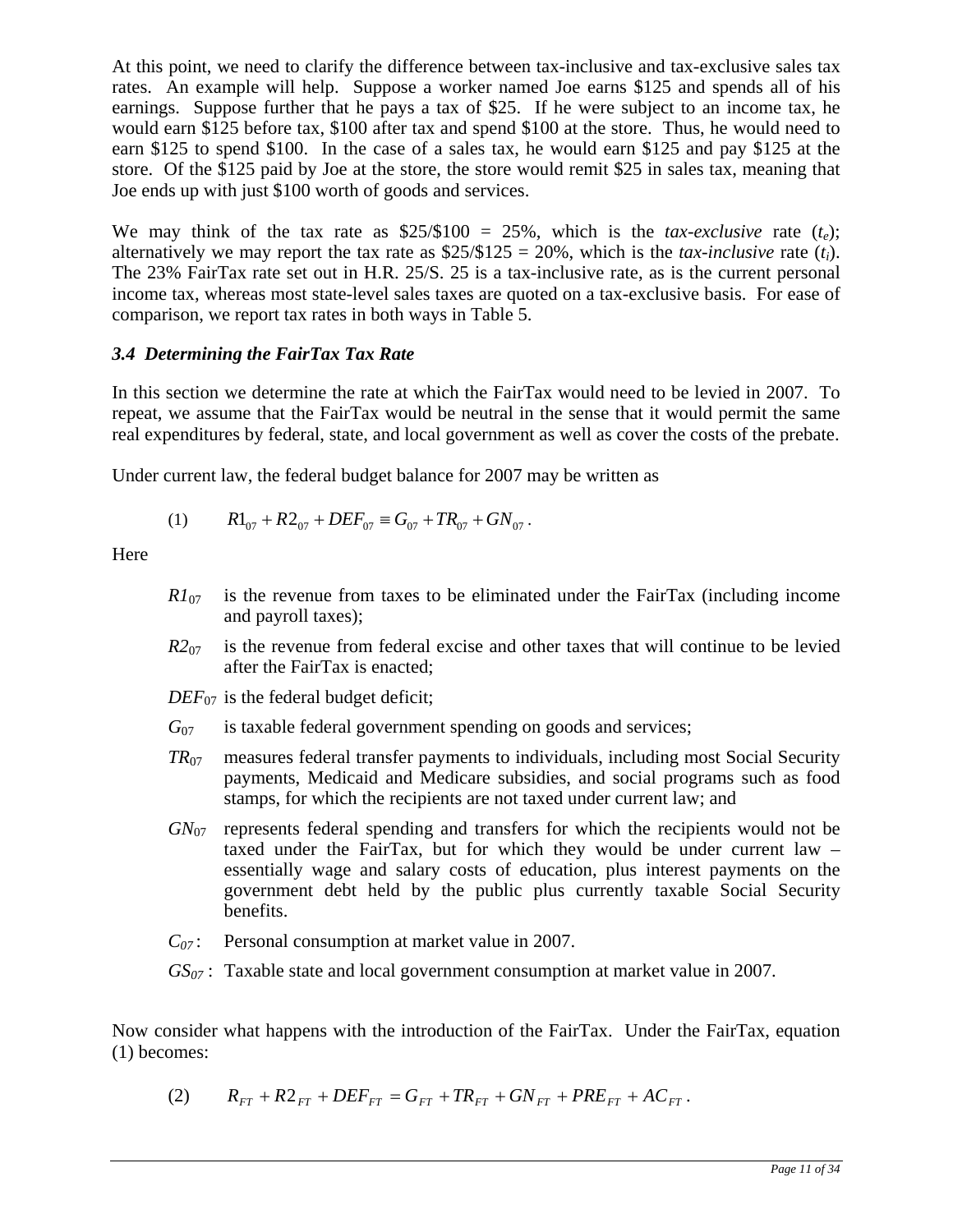In equation (2) the *FT* subscript indicates values under the FairTax, and the components that have the same basic names as in equation  $(1)$  – *R2*, *DEF*, *G*, *TR* and *GN* – represent the same revenue or expenditure components as in equation (1). The three new terms in equation (2) are:

- $R_{FT}$  the tax revenue to be raised by the FairTax in 2007;
- *PRE<sub>FT</sub>* the prebate. This is a new expenditure to be financed by new tax revenue raised by the FairTax; and
- *AC<sub>FT</sub>* the administrative credit that the Federal government will pay vendors and states for collecting the FairTax.

Unlike the terms in equation  $(1)$ , the terms in equation  $(2)$  are not directly measurable. Two issues arising in the determination of the FairTax values are (1) the reaction of monetary authorities to the switch to the FairTax and (2) the amount of revenue needed for the FairTax to cover the real expenditures that had previously been financed by the existing federal taxes.

Because the FairTax falls on consumption, there is a question of how its imposition would affect the prices of consumer goods.

# 3.4.1*Accounting for Changes in Consumer and Producer Prices*

At a macroeconomic level, prices depend on how the monetary authorities react to changes in tax policy, macroeconomic conditions and other variables affecting prices. In simple terms, the overall price level must be consistent with the "quantity theory" equation, whereby *MV = PY*. Here *M* is the money supply, *V* is the velocity at which money circulates, *P* is the price level, and *Y* is real income. For the purpose of this analysis, we assume that under the FairTax, *V* and *Y*  would remain unchanged. Therefore a rise in the price level would be possible only if accommodated by an increase in the money supply.<sup>18</sup> Put another way, without monetary accommodation, prices faced by consumers under the FairTax would not rise. Any changes to the level of monetary accommodation, i.e. increase in the money supply, would cause prices to increase in the same proportion.

Let us designate  $\alpha$  as the percentage (which could be zero) by which market prices under the FairTax would exceed expected prices in 2007 under current law. Assuming that the monetary authorities adjust only to the FairTax in setting policy for 2007,  $\alpha$  can take values between 0 and  $t_e$ , so that  $0 \le \alpha \le t_e$ , where  $t_e$  is the tax-exclusive FairTax rate. With no change in real income or the velocity of money, the maximum amount that prices could increase when the FairTax is imposed is the amount of the tax, so the price would go up by a factor of  $t_e$  when there is full monetary accommodation. In general the relationship between pre- and post-FairTax consumer prices,  $P_{07}$ , and  $P_{FT}$ , is given by

(3)  $P_{FT} = P_{07} (1 + \alpha).$ 

The current consumer price level,  $P_{07}$ , has two components:

1. Producer prices (*PP*): the prices producers receive. This component incorporates all unit costs of production, including unit profit margins.

 $\overline{a}$ <sup>18</sup> In fact, *Y* would not remain constant, but would rise, owing to the "dynamic" effects that would arise from replacing the existing tax system with the FairTax. We discuss this further below in connection with the evasion issue.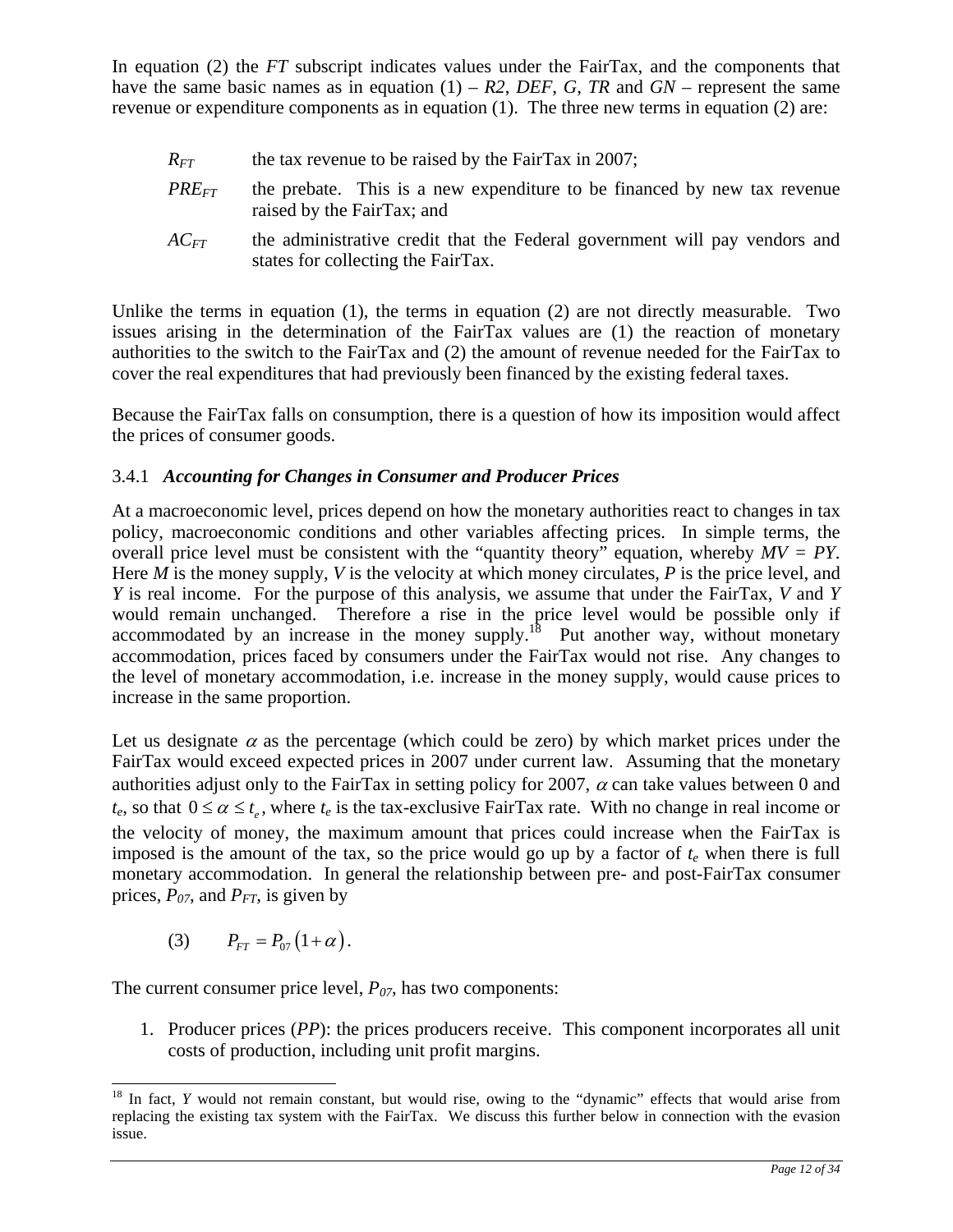2. Other federal commodity taxes (*PR*2): import duties, excise taxes and the like. Revenues from these taxes form the *R*2 component of the federal government revenue mentioned above.

Under current law this means that consumer prices are

(4) 
$$
P_{07} = PP_{07} + PR2_{07}.
$$

Since the FairTax is levied on producer prices as well as on top of other federal commodity taxes, consumer prices under the FairTax satisfy

(5) 
$$
P_{FT} = (PP_{FT} + PR2_{FT})(1+t_e).
$$

Now consider how producer prices pre and post imposition of the FairTax are related. This relation is given by

(6) 
$$
PP_{FT} = PP_{07}(1-T)(1+\alpha),
$$

where  $T$  is the rate by which producer prices under current law would fall absent any monetary accommodation. Note that this rate is not necessarily equal to the FairTax rate due to the presence of other commodity taxes.<sup>19</sup> Assuming the government adjusts the level of these other commodity taxes to maintain their real purchasing power, we have

(7) 
$$
PR2_{FT} = PR2_{07}(1+\alpha).
$$

Note that

(8) 
$$
1+t_e = \frac{1}{1-t_i}.
$$

Now, substituting  $(3)$ ,  $(6)$  and  $(7)$  in  $(5)$ :

$$
P_{07}(1+\alpha) = [PP_{07}(1-T) + PR2_{07}](1+t_e)(1+\alpha)
$$
  
\n
$$
P_{07} = [PP_{07}(1-T) + PR2_{07}](1+t_e)
$$
  
\n
$$
P_{07}(1-t_i) = PP_{07}(1-T) + PR2_{07}
$$
  
\n
$$
P_{07}(1-t_i) = PP_{07} + PR2_{07} - PP_{07}T
$$
  
\n
$$
P_{07}(1-t_i) = P_{07} - PP_{07}T
$$
  
\n
$$
PP_{07}T = P_{07}t_i
$$
,

we get

 $\overline{a}$ 

(9) 
$$
T = \frac{P_{07}}{PP_{07}}t_i.
$$

Letting 
$$
\gamma = \frac{P_{07}}{PP_{07}}
$$
 we have:

<sup>&</sup>lt;sup>19</sup> As we see later, the fact that *PR*2 is also taxed causes *T* to be greater than the tax-inclusive FairTax rate,  $t_i$ .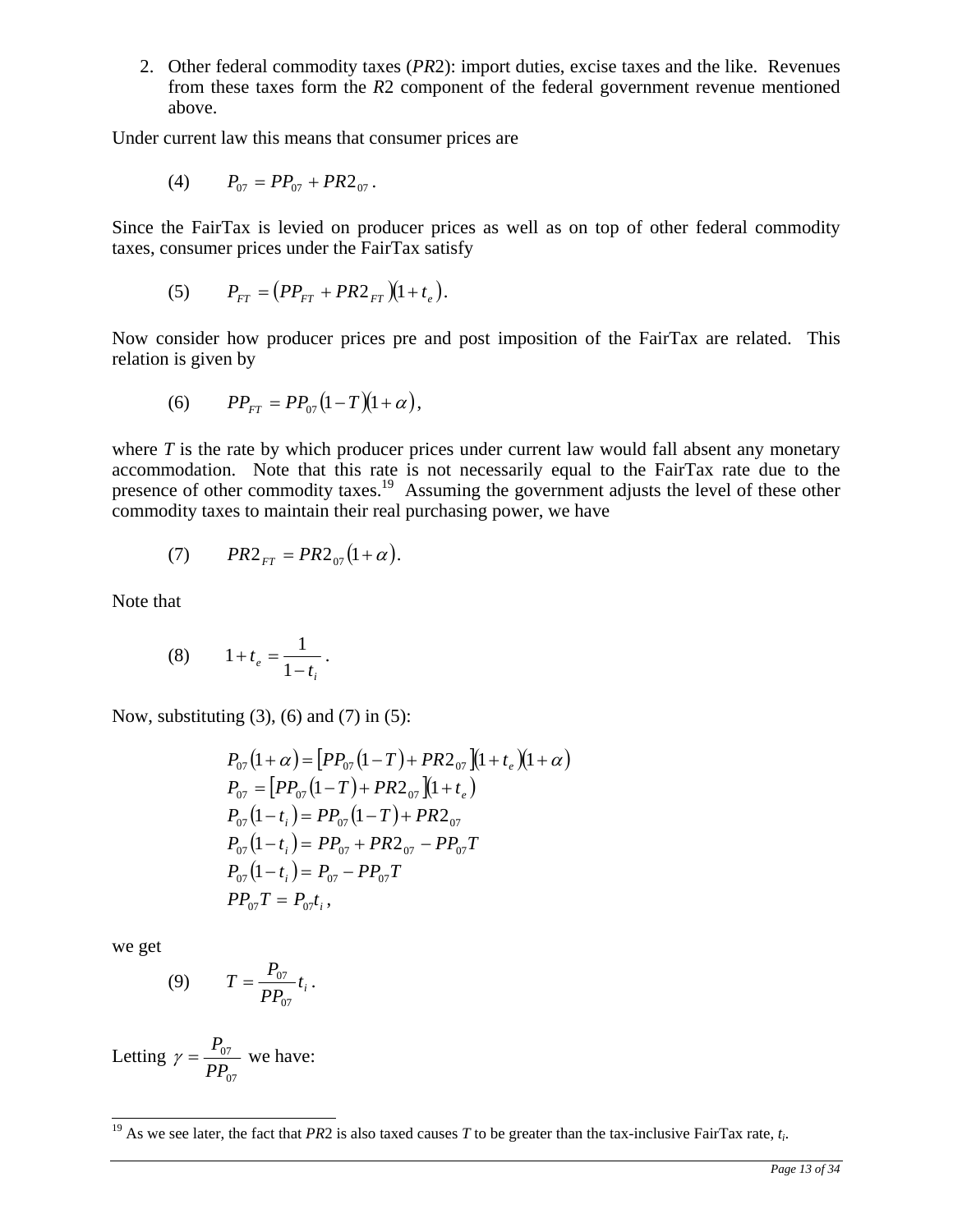$$
(10) \tT = \gamma t_i.
$$

To calculate γ we use consumption and *R2*, which we estimate at \$147 billion in 2007. Hence, we have

$$
\gamma = \frac{C_{07} + G_{07} + GS_{07}}{C_{07} + G_{07} + GS_{07} - R2_{07}} = \frac{11,244}{11,244 - 147} = 1.0132.
$$

Thus (10) becomes

$$
(11) \tT = 1.0132 t_i.
$$

#### 3.4.2*Dealing with Government Purchases of Goods and Services*

Let us now consider the individual components of equation (2). We start with nominal government expenditures *G* (on the right-hand side of the equation) of goods and services. These expenditures must buy the same real goods and services under the FairTax as they would under current law, except for those services of the IRS that would no longer be needed because of the removal of different taxes valid under current law. Calling these IRS real savings *IRSS*,

(12) 
$$
G_{FT} = (G_{07} - IRSS)(1+\alpha)
$$
.

Nominal federal transfer payments *TR* that are not taxed under current law must remain high enough to command the same goods and services under the FairTax as they do under current law. Thus,

$$
(13) \t TRFT = TR07 (1+\alpha).
$$

#### 3.4.3*Treatment of Taxable Transfer Payments and FairTax Tax-Favored Purchases*

Now consider transfer payments to individuals that are subject to income taxes under current law. Examples here include government interest payments and Social Security benefits. Maintaining the real purchasing power of these transfer payments before and after the FairTax requires taking into account that these payments will no longer be subject to income taxation.

A similar issue arises in the case of government purchase of educational services and other commodities that would not be subject to the FairTax. Assuming the tax break is passed on to purchasers of these commodities, the government's required real spending on such goods and services will be reduced.

Denote by *GN* the sum of taxable transfer payments plus federal purchases of goods and services not subject to the FairTax and assume that the average federal tax rate currently being applied to taxable transfer payments is  $t_f$ , then

(14) 
$$
GN_{FT} = GN_{07}(1-T)(1+\alpha).
$$

Substituting (11) we can write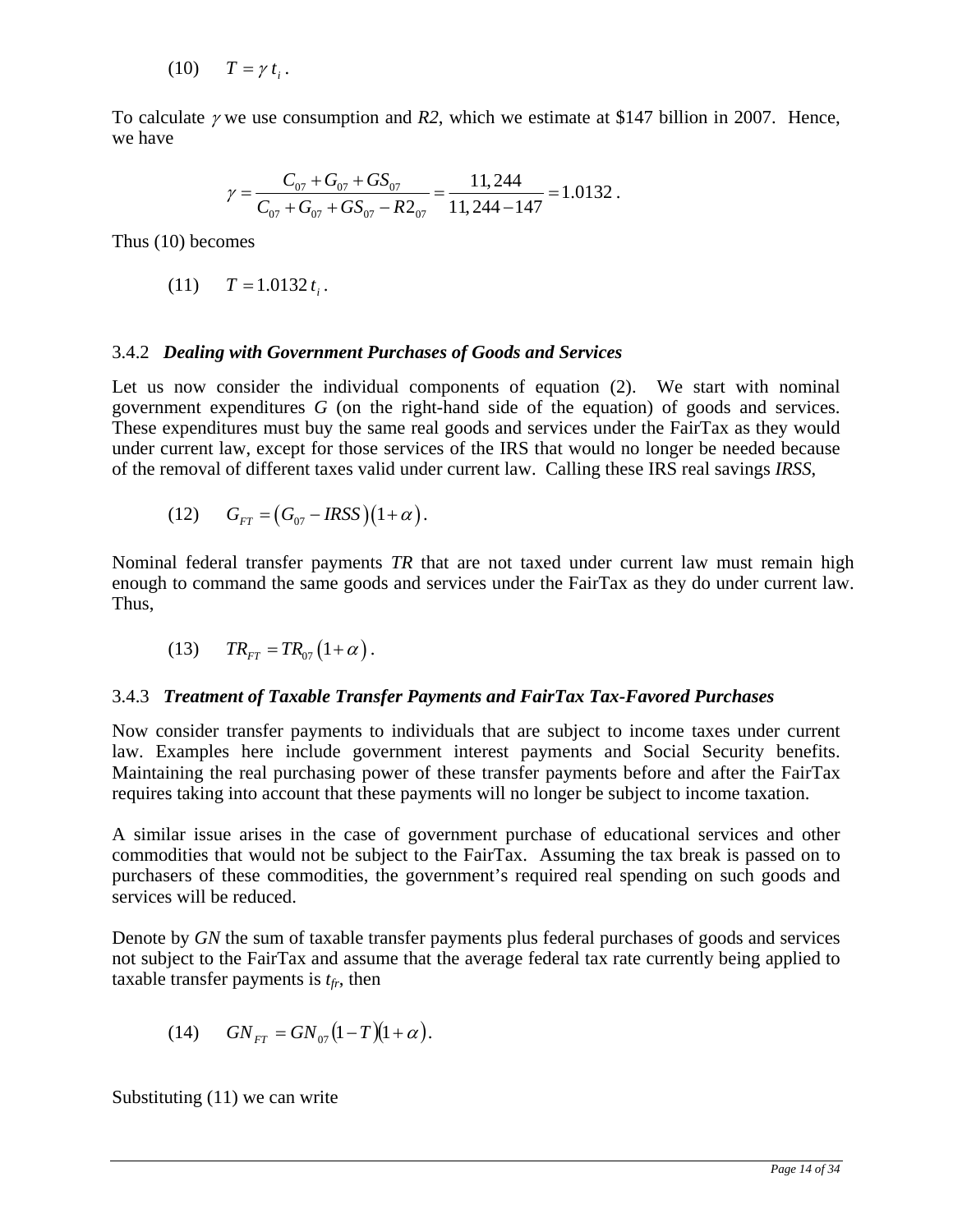(15) 
$$
GN_{FT} = GN_{07} \left(1 - 1.0132 t_f\right) \left(1 + \alpha\right).
$$

It is possible that some elements of *GN* would not undergo the once-and-for-all adjustment assumed by equation (15). For example, H.R. 25/S. 25 requires the indexation of Social Security benefits, which might be interpreted to mean that the portion of those benefits falling into *GN* would, in practice, be adjusted upward by  $\alpha$  but not downward by *T*. For our purpose of maintaining government overall spending constant in real terms, the indexing of the Social Security payments included in *GN* would cause the real value of *G* and/or *TR* to decrease correspondingly. Since we are interested in the FairTax rate and not the actual values of *G*, *GN* and *TR* we consider this approach to be valid.

## *3.4.4 The Prebate*

Nominal prebate expenditures are calculated by multiplying the total family consumption allowance or prebate base, denoted  $B_{07}$ , by the tax-inclusive rate  $(t_i)$  and the increase in the price level. Hence,

$$
(16) \qquad PRE_{FT} = B_{07}t_i\left(1+\alpha\right).
$$

## *3.4.5 The FairTax's Administrative Credit*

The administrative credit that will be paid to vendors and state government for collecting the FairTax, *AC<sub>FT</sub>*, is set in H.R. 25/S. 25 at a quarter of 1% (0.25%) of the revenue collected by the retailer, and another quarter of 1% of the revenue collected by the state and local government. The federal government gets no administrative credit for collecting any FairTax revenue. In order to calculate the administrative credit, we must identify the sources of collection, and for this purpose we separate purchases done at the vendor level, predominately retailers and professionals, from those done at the government level. The latter are wages paid by the different governments to their employees.

Sales tax revenue collected at the vendor level includes all private and government retail purchases. This comprises private consumption,  $C_{07}$ , and the non-wage portion of  $G_{07}$  and  $GS_{07}$ . This revenue is first collected by the vendors, who claim a credit equal to 0.25% of revenues collected and send the remaining  $99.75\%$  (= 100% - 0.25%) to the state government. The state government then takes its 0.25% of the amount remitted by the vendor, sending the remainder to the federal government. The total administrative credit for this type of revenue, as a portion of the revenue, is therefore 0.499375% (=  $0.25\% + 0.25\% \times (1 - 0.25\%) \approx .50\%$ ). It is important to consider that federal wages comprise 32% of federal government purchases, and state and local government wages are 41% of state and local government purchases. This means that the non-wage portion of government purchases relevant to this type of revenue is 68% of *G*07 and 59% of  $GS_{07}$  respectively.<sup>20</sup>

 $\overline{a}$  $20$  For the federal government, NIPA Table 6.2D, line 87 (salary and wages) is divided by the federal government tax base (G)to give the portion of the tax base that comprises wages and salaries. This percentage is subtracted from 100% to obtain the value of non-wages is the tax base. The process is repeated for state and local governments, NIPA 6.2D, line 92, except that wages and salaries for education, line 94, (\$403) are subtracted from total wages and salaries since this is subtracted from the state and local government tax base.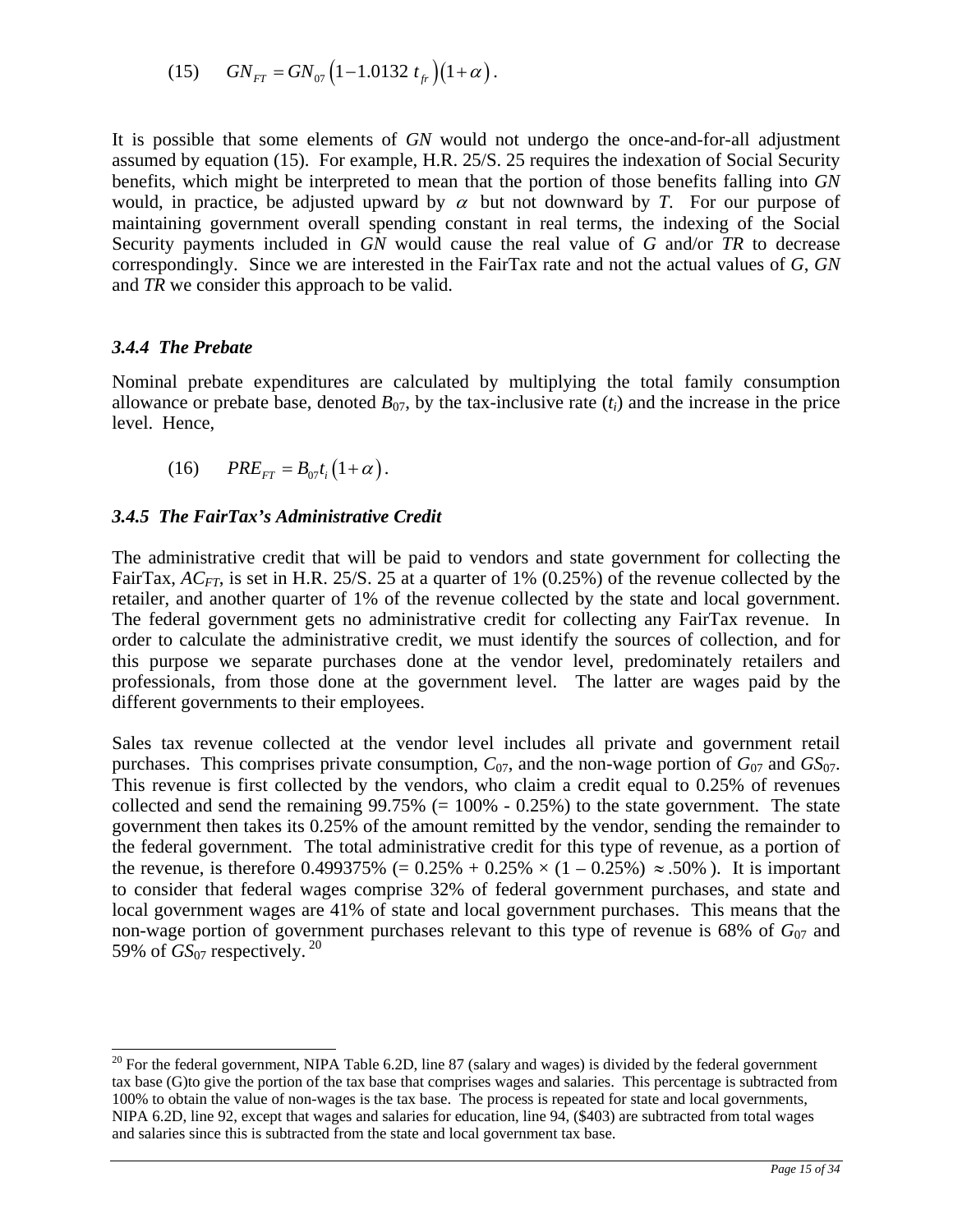The FairTax on state and local government wages is only collected at the state government level, and therefore would "earn" a credit of only 0.25%. This means that for the administrative credit we also have to apply a 0.25% factor to 41% of  $GS_{07}$ .

At the same time, because the federal government will not claim an administrative credit for collecting the FairTax on its own wage payments, we do not include an administrative credit for this portion of FairTax revenues.

Finally, the private sector increases its consumption by *IRSS* on the assumption that this reduction in federal government spending is passed on to taxpayers in the form of a reduced tax burden:

(17) 
$$
AC_{FT} = \left\{0.50\% \left[C_{07} + IRSS + 0.68(G_{07} - IRSS) + 0.59GS_{07}\right] + 0.25\% \times 0.41GS_{07}\right\} t_i\left(1+\alpha\right).
$$

## 3.4.6 *Revenue Collection Under the FairTax*

We now consider the revenue side of equation (2), and begin with  $R_{FT}$ , the revenue raised by the FairTax. We know that the tax is levied on consumption: personal consumption and the consumption of federal, state and local governments. Therefore:

(18) 
$$
R_{FT} = (C_{FT} + G_{FT} + GS_{FT})t_i.
$$

In the above equation we have two new terms:

- *CFT* : Personal consumption at market value in 2007 under the FairTax.
- *GSFT* : Taxable state and local government consumption at market value in 2007 under the FairTax.

Assume that there is no monetary accommodation. The FairTax would cause producer prices and, therefore, the tax base for state and local governments to fall. Unless some measure is taken, state and local government revenue would fall. That would be the equivalent of state and local governments' providing a tax cut to their taxpayers. We assume that state and local governments take the necessary measures to maintain the real value of their revenues, which, in this setting means raising their tax rates or expanding their state sales tax bases by conforming to the FairTax base.<sup>21</sup> And this assumption implies that these governments will maintain the real value of their consumption purchases.

We extend this assumption to the cost saving enjoyed by the federal government in the form of reduced expenditures on the IRS: the cost saving is passed fully on to consumers.

Therefore,

 $\overline{a}$ 

$$
(19) \qquad C_{FT} = (C_{07} + IRSS)(1+\alpha),
$$

$$
(20) \qquad GS_{FT} = GS_{07} (1+\alpha).
$$

<sup>&</sup>lt;sup>21</sup> States will have an incentive to conform their state sales tax base to the FairTax base because H.R. 25 provides that conforming states are allowed to collect state sales taxes on internet and remote sales to residents of their state. Other studies have estimated this to be a potential revenue gain of between \$21.5 billion and \$33.7 billion for 2008.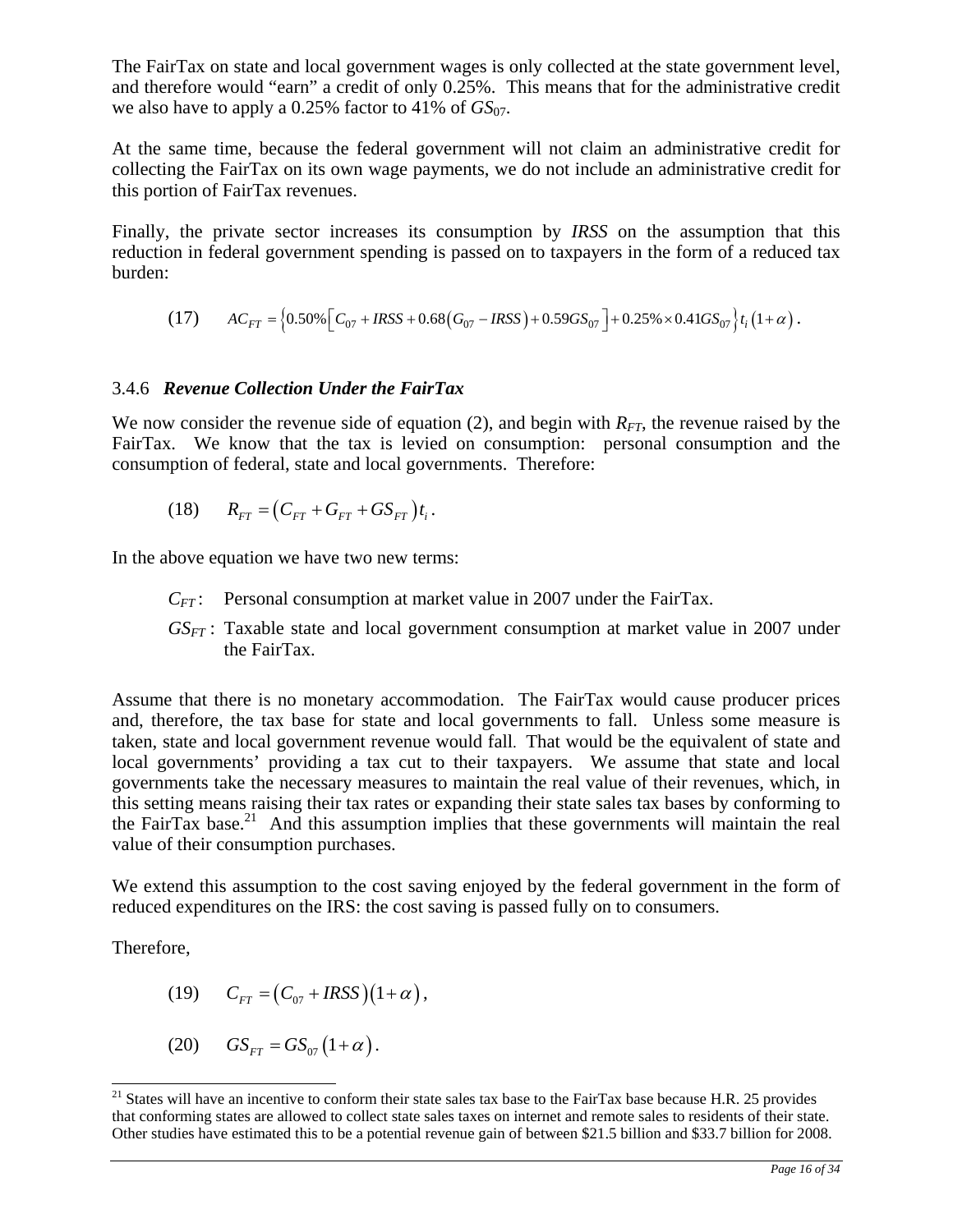Substituting the relationships in equations  $(12)$ ,  $(19)$  and  $(20)$  into equation  $(18)$ :

$$
R_{FT} = (C_{07} + IRSS + G_{07} - IRSS + GS_{07})t_i(1+\alpha)
$$

(21) 
$$
R_{FT} = (C_{07} + G_{07} + GS_{07})t_i(1+\alpha).
$$

Now consider *R*2*FT*. The revenue in this category is raised by excise taxes, import duties and the like. As we have mentioned previously, this revenue must buy the same goods and services for the government as it did previously. Therefore the real revenue from these sources under the FairTax must be the same as it would be under the current law. Hence

(22) 
$$
R2_{FT} = R2_{07}(1+\alpha)
$$
.

Let us now consider the deficit. We assume the deficit to be financed by private saving. We continue to assume that household purchasing power remains fixed. In particular, we assume that wages will adjust to keep purchasing power constant in real terms. Therefore, we further assume saving to be constant in real terms. This means that the deficit in 2007 will be the same under the FairTax, without monetary accommodation, as it would be under the current law. Thus

$$
(23) \tDEF_{FT} = DEF_{07} (1+\alpha).
$$

#### *3.4.7 The FairTax Tax Rate Formula*

Substituting expressions (12), (13), (15), (16), (17), (21), (22) and (23) in equation (2) give the equation for budget balance under the FairTax:

$$
(C_{07} + G_{07} + GS_{07})t_i(1+\alpha) + R2_{07}(1+\alpha) + DEF_{07}(1+\alpha) =
$$
  
(24) 
$$
(G_{07} - IRSS)(1+\alpha) + TR_{07}(1+\alpha) + GN_{07}(1-1.0132 t_i)(1+\alpha) + B_{07}t_i(1+\alpha) +
$$

$$
\{0.50\% [C_{07} + IRSS + 0.68(G_{07} - IRSS) + 0.59GS_{07}] + 0.25\% \times 0.41GS_{07} \} t_i(1+\alpha).
$$

We note that  $(1+\alpha)$  accompanies every term in equation (24), so it drops from the equation. This is important since it implies that *the FairTax rate is independent of the level of monetary accommodation*. Simplifying equation (24):

(25) 
$$
\begin{aligned} \left[0.9950C_{07} - 0.0016IRSS + 0.9966G_{07} + 0.9960GS_{07}\right]t_{i} + R2_{07} + DEF_{07} = \\ G_{07} + TR_{07} + GN_{07} \left(1 - 1.0132 t_{i}\right) + B_{07}t_{i} - IRSS. \end{aligned}
$$

We now group the terms that are multiplied by  $t_i$  to get:

$$
[0.9950C_{07} - 0.0016IRSS + 0.9966G_{07} + 0.9960GS_{07} + 1.0132GN_{07} - B_{07}]t_i = G_{07} + TR_{07} + GN_{07} - R2_{07} - DEF_{07} - IRSS.
$$

$$
t_i = \frac{G_{07} + TR_{07} + GN_{07} - R2_{07} - DEF_{07} - IRSS}{0.9950C_{07} - 0.0016IRSS + 0.9966G_{07} + 0.9960GS_{07} + 1.0132GN_{07} - B_{07}}.
$$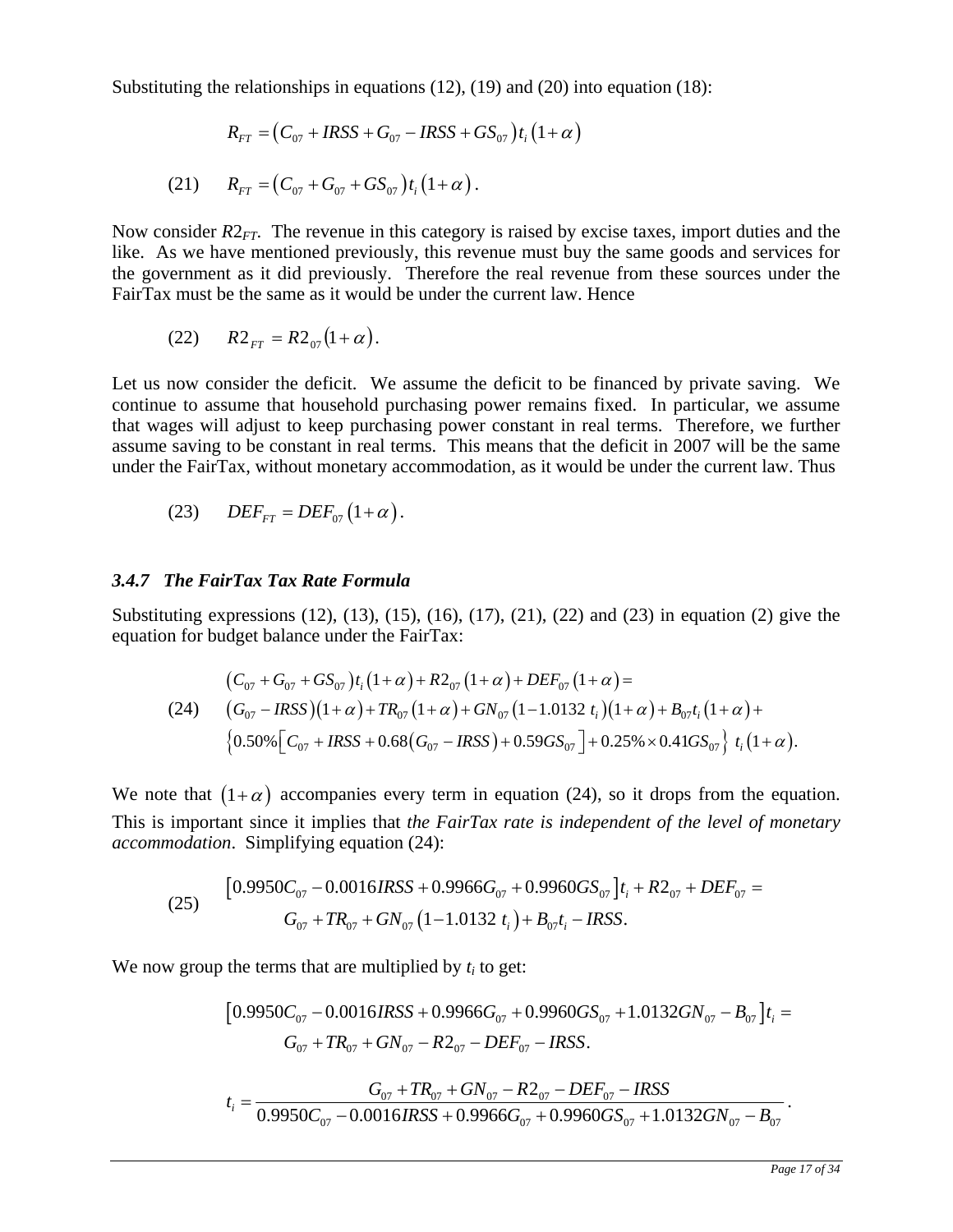Using  $(1)$ ,

 $\overline{\phantom{a}}$ 

(26) 
$$
t_i = \frac{R1_{07} - IRSS}{0.9950C_{07} - 0.0016IRSS + 0.9966G_{07} + 0.9960GS_{07} + 1.0132GN_{07} - B_{07}}.
$$

Inserting values from Table 5 and solving gives

$$
(27) \t t_i = \frac{2,228}{9,189 - 0.01 + 913 + 1,089 + 276 - 2,112} = 23.82\%.
$$

The information required to determine the FairTax rate is set out in Table 5. The FairTax calls for the replacement of federal taxes on personal and corporate income, the gift and estate taxes; and the payroll tax. We estimate that the revenues raised by these taxes would be \$2,288 billion in 2007 under the current law. We subtract the cost of the Earned Income Tax and the Child Tax Credits, which the federal government counts as spending, and represents revenue that would not be raised under the FairTax. H.R. 25/S. 25 also calls for abolishing the Internal Revenue Service, since the states would administer the FairTax. The federal agency that would take responsibility for working with the states to coordinate FairTax collections would need far fewer resources than the IRS today. Therefore, we estimate that the federal government would be able to cut \$8 billion from the FY 2007 Internal Revenue Service (IRS) budget of \$11.01 billion budget.<sup>22</sup> These adjustments reduce the revenues replaced by the FairTax to \$2,228 billion.

| Table 5<br>Computation of the 2007 FairTax Rate (\$ billions)                           |          |  |
|-----------------------------------------------------------------------------------------|----------|--|
| <b>Revenues to be Replaced</b>                                                          |          |  |
| Gross Revenue to be Replaced                                                            | \$2,288  |  |
| Less: EITC and Child Tax Credit                                                         | $-52$    |  |
| Total Revenue to be Replaced $(R1_{07})$                                                | 2,236    |  |
| IRS savings (IRSS)                                                                      | $-8$     |  |
| Adjusted Revenues to be raised $(R1_{07} - IRSS)$                                       | 2,228    |  |
| <b>Adjusted Tax Base (Inclusive of Tax) Components</b>                                  |          |  |
| Personal Consumption adjusted for Administrative Fee $(0.9950C_{07})$                   | 9,189    |  |
| State and Local Government Consumption adjusted for Administrative Fee $(0.9960G_{07})$ | 1,089    |  |
| Federal Government Consumption adjusted for Administrative Fee $(0.9966G_{07})$         | 913      |  |
| Taxed Federal Government Transfers $(1.0132GN_{07})$                                    | 276      |  |
| Less: IRS Savings Adjustment (0.0016IRSS)                                               | $-0.01$  |  |
| Less: Prebate Base $(B)$                                                                | $-2,112$ |  |
| \$9,355<br><b>Adjusted Tax Base</b>                                                     |          |  |
| 23.82%<br>Therefore tax rate $(t_i)$ is 2,228/9,355, which equals                       |          |  |
| Tax-exclusive rate( $t_e$ ) is 2,228/(9,355-2,228), which equals                        | 31.27%   |  |
| Note: Totals may not add due to rounding.                                               |          |  |

 $^{22}$  BHI estimates the following IRS appropriations for FY 2007 could be cut: Filing and Account Services (\$1,619) million), Shared Services Support (\$1,504 million), Compliance Services (\$4,497 million), Offsetting Collections-Reimbursables (\$183 million), Existing User Fees (\$100 million) and New User Fees (\$135 million). See U.S. Department of Treasury; "Department of Treasury – Budget In Brief FY 2007," Internal Revenue Service; available at http://www.irs.gov/pub/irs-news/fy07budgetinbrief.pdf; (Washington D.C.) 59-70; Internet; accessed 15 July 2006.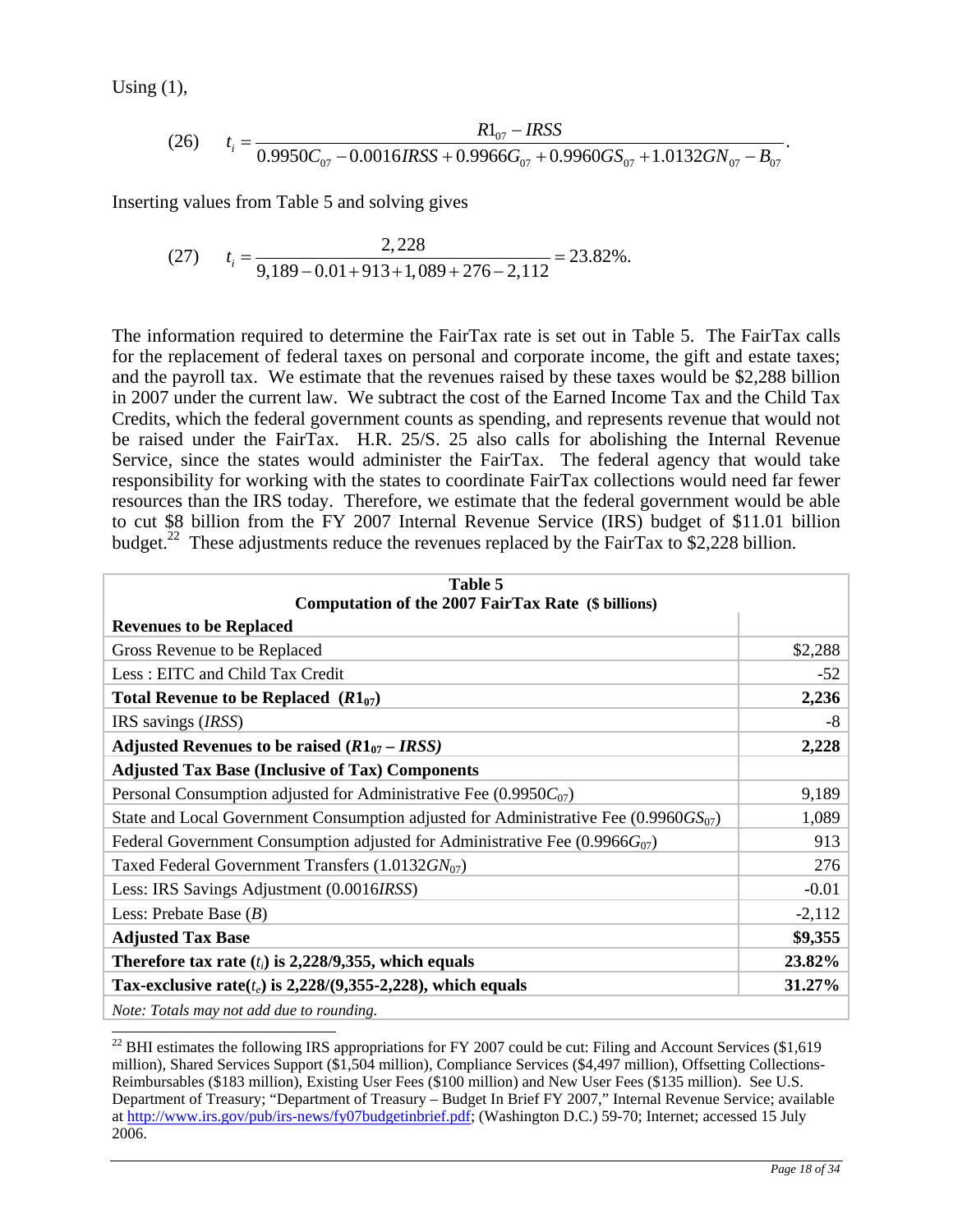As set out in Table 5, the FairTax base needs some adjustments in order to match equation (26). We have to adjust personal, state and local government and federal government consumptions by the deduction of the administrative credit fees. We must add the base for the reduction in *GN*. We reduce the base by the net effect of the IRSS in the administration credit. Finally we must deduct the prebate base. We, thus, calculate the adjusted base to be \$9,355 billion. To raise revenue of \$2,228 billion from a base of \$9,355 billion, the rate that must be imposed is 23.82% in tax-inclusive terms, or 31.27% in tax-exclusive terms.

# **4. Federal Spending with a 23% Rate**

In the previous section, we showed that the FairTax rate required to keep existing federal government spending constant in real terms is 23.82%. However, H.R. 25/S. 25 calls for a rate of 23%. Although there is only a small difference between the two rates, it would be necessary for the federal government to undergo a reduction in real spending were the 23% rate to be implemented. Alternatively, the FairTax could enhance economic growth enough to increase the FairTax base three percent, in which case 23% would be sufficient to avoid any spending reduction. (As previously explained, this paper provides a purely "static" analysis, which ignores the expansive effect that the FairTax could be expected to exert on economic activity as it eliminates the existing bias against saving. In practice, therefore, it would probably be possible to implement the FairTax at the 23% rate without any reduction in federal spending. In the absence of this expansive effect, however, some reduction in spending would be necessary.)

While this reduction is also necessarily small, there is a question of just how large a reduction would be required. The answer is in part political, inasmuch as every government program has some constituency that would resist even small budget cuts.

Here we estimate the percentage reduction in federal government spending that would be required under a 23% rate; given that all spending, except that for Social Security benefits, is available for reduction.

We must take into account a number of complexities that arise in making this calculation. First, we must recognize that the available pool of spending depends partly on the rate itself. Some spending (expenditures that fall under the categories of *GN*, *AC* and *PRE*) would be less under a 23% rate than under a 23.82% rate. Second, we must recall that Social Security spending falls under the *TR* as well as the *GN* category. Social Security payments would make up 24.12% of *TR* and 47.96% of *GN* in 2007.

We define:

- *NSSFT*: the amount of non-Social Security spending that would be in place under the FairTax; and
- $\delta$ : the percentage of the non-Social Security spending (identified as  $NSS'_{FT}$ ) under a 23% rate that would need to be cut.

We let

 $(28)$   $NSS_{FT} = G_{FT} + .7588 TR_{FT} + .5204 G N_{FT} + AC_{FT} + PRE_{FT}$ .

Substituting this definition in equation (2):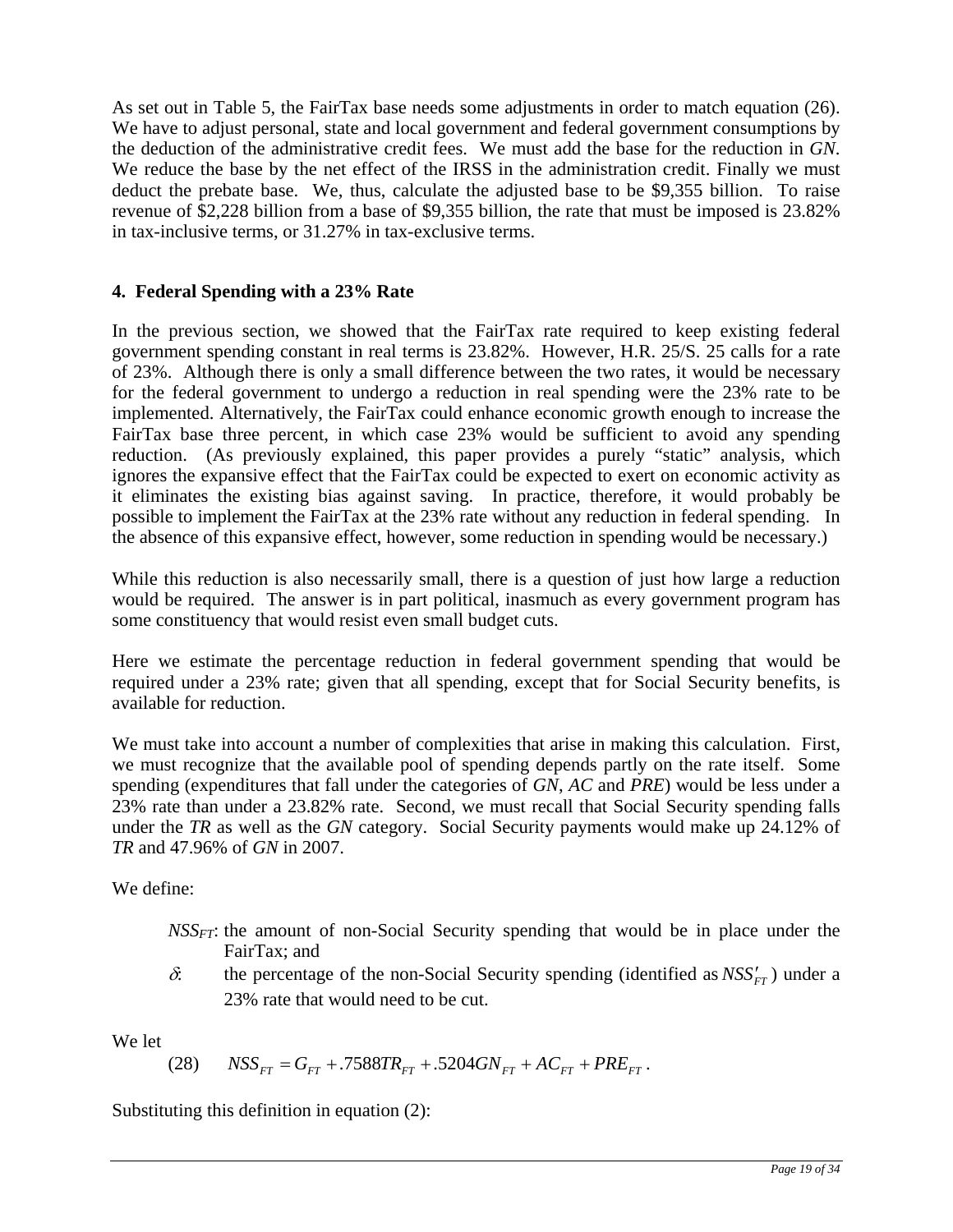(29) 
$$
R_{FT} + R2_{FT} + DEF_{FT} = NSS_{FT} + .2412TR_{FT} + .4796GN_{FT}
$$
.

From section 3.4 we know this equality will hold only when a rate of 23.82% is imposed. Note that  $R_{FT}$ ,  $NSS_{FT}$  and  $GN_{FT}$  are all a function of the tax-inclusive rate. These values will be different when we impose a 23.82% rate than when we impose a 23.0% rate. Calling the values of these categories under a 23% rate  $R'_{FT}$ ,  $NSS'_{FT}$  and  $GN'_{FT}$  respectively, the corresponding equation to (29) under a 23% rate is:

$$
(30) \qquad R'_{FT} + R2_{FT} + DEF_{FT} = (1 - \delta) \, \text{NSS}'_{FT} + .2412 \, \text{TR}_{FT} + .4796 \, \text{GN}'_{FT} \, .
$$

In equation (30) we introduce  $\delta$  because we know that the imposition of the 23.0% rate will bring in less revenue than would be needed, and we want to know what share of  $NSS'_{FT}$  that is. We now solve for  $\delta$ 

(31) 
$$
\delta = 1 - \frac{R'_{FT} + R2_{FT} + DEF_{FT} - .2412TR_{FT} - .4796GN'_{FT}}{NSS'_{FT}}.
$$

Using the appropriate values from Table 6 in equation (31):

(32) 
$$
\delta = 1 - \frac{2,586 + 147 + 476 - 403 - 100}{2,782} = .0273.
$$

Table 6 shows the values of the different revenue and spending categories that would be in place under the FairTax with a rate of 23%. It also estimates the necessary spending cut to be \$64 billion, which is simply the difference between the spending that would be necessary with a

| Table 6<br>Federal Revenue and Expenditure under the FairTax with a 23% Rate (\$ billion) |       |       |  |
|-------------------------------------------------------------------------------------------|-------|-------|--|
|                                                                                           |       |       |  |
| FairTax Revenue $(R'_{FT}) = 0.23 \times $11,244$                                         |       | 2,586 |  |
| Other Federal Revenue ( $R2_{\text{FT}}$ )                                                |       | 147   |  |
| Deficit $(DEF_{FT})$                                                                      |       | 476   |  |
| <b>Total Revenue</b>                                                                      |       | 3,209 |  |
| Government Purchases $(G_{FT})$                                                           |       | 908   |  |
| Non-Taxed Transfers $(TRFT)$                                                              |       | 1,670 |  |
| Social Security (.2412 $\times TR_{FT}$ )                                                 | 403   |       |  |
| Non-Social Security (.7588 $\times TR_{FT}$ )                                             | 1,268 |       |  |
| Taxed Transfers $(GN'_{FT})$                                                              |       | 209   |  |
| Social Security (.4796 $\times$ GN' <sub>FT</sub> )                                       | 100   |       |  |
| Non-Social Security (.5204 $\times$ GN' <sub>FT</sub> )                                   | 109   |       |  |
| Administrative Credit $(ACFT)$                                                            |       | 12    |  |
| Prebate $(PRE_{FT})$                                                                      |       | 486   |  |
| <b>Total Spending</b>                                                                     |       | 3,285 |  |
| <b>Total Social Security</b>                                                              | 503   |       |  |
| <b>Total Non-Social Security</b>                                                          | 2,782 |       |  |
| Necessary Cut = $3,285 - 3,209$                                                           |       | 76    |  |
| As % of Non-Social Security Spending                                                      | 2.73% |       |  |
| Note: Some numbers may not add up due to rounding.                                        |       |       |  |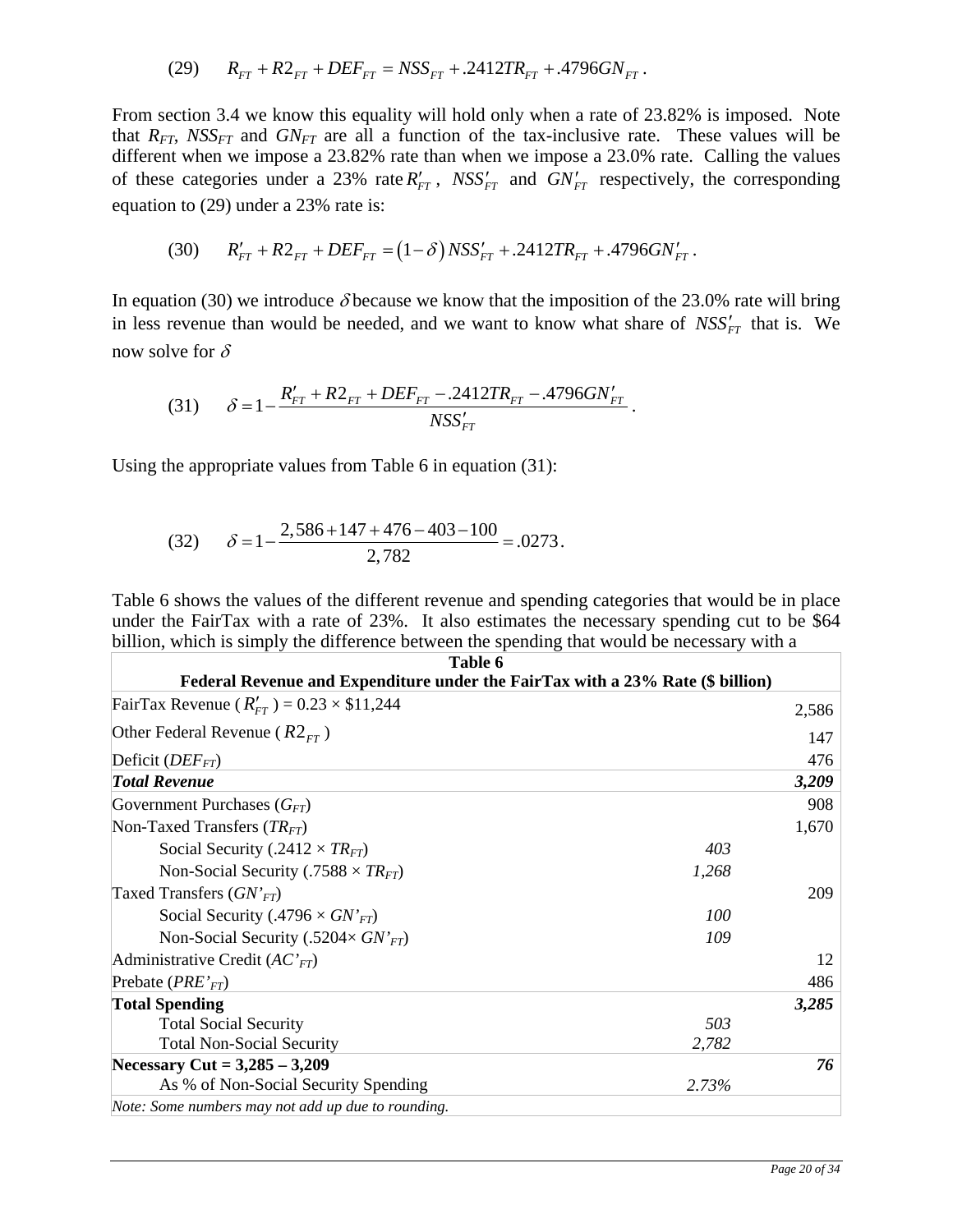23.0% rate and the revenue that would actually be raised. The \$76 billion represents 2.73% of the non-Social Security spending that would be in place if no cut were needed with a 23.0% rate.

To put this "cut" in perspective, Table 7 displays non-Social Security spending from the CBO for calendar years  $2003$  to  $2007<sup>23</sup>$ . The CBO expects that non-Social Security spending will increase by 3.1%, or \$65 billion, between calendar year 2006 and 2007. Therefore, the "cut" in this spending necessary to implement a 23% FairTax rate can be achieved by simply holding nominal non-Social Security spending almost at its 2006 level.

| Table 7<br><b>Non-Social Security Spending, 2003-2007</b><br>(\$ billions) |         |         |         |                  |           |
|----------------------------------------------------------------------------|---------|---------|---------|------------------|-----------|
| Actual                                                                     |         |         |         | <b>Estimates</b> |           |
| <b>Description</b>                                                         | 2003    | 2004    | 2005    | 2006             | 2007      |
| <b>Non-Social Security Spending</b>                                        | 1,717.6 | 1,839.5 | 1,989.9 | 2,112.5          | 2,177.5   |
| % Increase                                                                 | 7.9     | 7.1     | 8.2     | 6.2              | 3.1       |
| $\vert 2007 \vert$ with \$76 billion cut                                   |         |         |         |                  | \$2,101.5 |

*Sources: CBO Budget and Economic Outlook: Fiscal Years 2007-2016.* Note: Totals may not add due to rounding.

## **5. Effect of the FairTax on State and Local Government**

One critic of the FairTax has argued that it is unrealistic politically to design the FairTax base to include a portion of state and local government spending. According to this critic,

There are several reasons why state and local purchases may not end up in a national retail sales tax base. First, although including state and local government purchases reduces the required *federal* tax *rate*, it does not reduce the *overall burden* on taxpayers. After all, state and local government purchases (and the federal sales taxes that would have to be paid on them) are financed by state and local government taxes. The tax on state and local purchases may also raise constitutional issues. It would certainly be fiercely opposed by the states.  $24$ 

This reasoning strongly implies that the FairTax simultaneously maintains the real value of federal government spending and of consumer spending while reducing the real value of state and local government spending. After all, why else would the states "fiercely resist" the FairTax? That this reasoning is muddled can be seen in the fact that the real value of state and local government spending cannot fall unless (1) the real value of federal government and consumer spending rises or (2) the FairTax brings about a fall in real national income. Because the author eliminates (1) as a possibility and because there is no reason to expect (2), there is clearly a slip in logic here. As for constitutional issues, any burden imposed by the FairTax on state and local government would not differ materially from the burden already imposed under current law.

An important economic question must be addressed, however: "Would the FairTax impose a burden on state and local government that would create a political or philosophical barrier to its adoption?"

 $\overline{a}$ 

 $^{23}$  Congressional Budget Office, "Budget and Economic Outlook for Fiscal Years 2007 to 2016," 105.

<sup>&</sup>lt;sup>24</sup> William Gale, "The National Retail Sales Tax: What Would the Rate Have To Be?" *Tax Notes* (May 16, 2005): 898.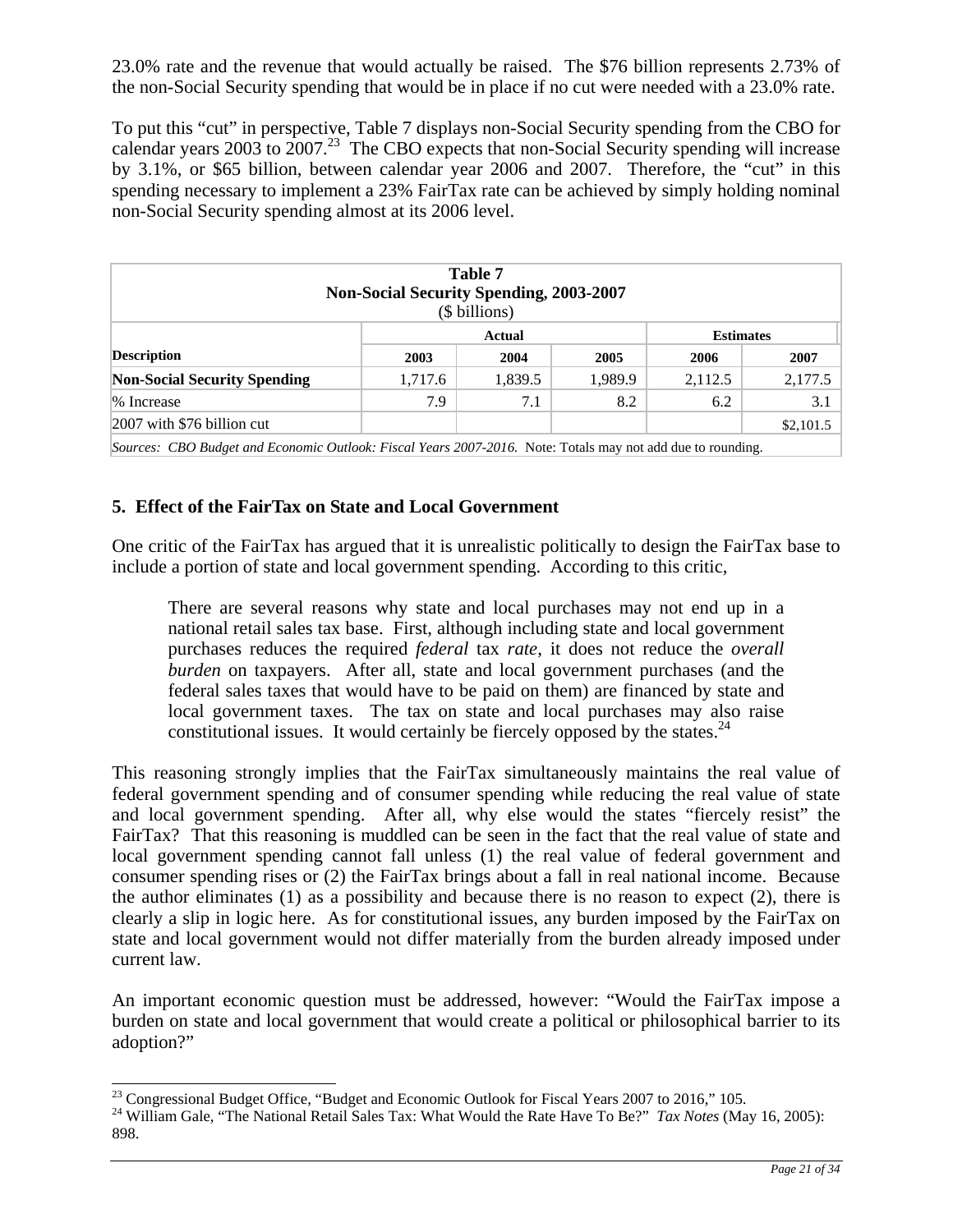In approaching this question, we make three simplifying assumptions. The first is that the FairTax is adopted without monetary accommodation. This assumption should raise no objection inasmuch as we have already shown that the degree of monetary accommodation is irrelevant to the calculation of the FairTax rate or of the real burden that it imposes on consumer spending; which is to say, on federal government spending, state and local government spending and on individual spending.

As long as state and local governments raise the same revenue, in real dollars, under the FairTax as under current law, they will be able to maintain the real value of current spending. The question is whether that real revenue necessarily falls.

Second, as throughout this article, we assume a purely "static" world, in which adoption of the FairTax has no effect on economic behavior. In particular, and contrary to what a dynamic analysis would show, there is no effect on saving.

The third assumption is that the federal government imposes only an income tax and that state and local governments impose both income and sales taxes. Taxpayers deduct state income taxes when computing their federal income tax liability. As usual, we use the "07" subscript to denote baseline values, that are the values given that current law remains in effect, and the "*FT*" subscript to denote values under the FairTax. All variables are expressed in terms of constant dollars.

- *ft* the federal government statutory income tax rate;
- *sst* the state and local government sales tax rate (expressed as a tax-exclusive rate);
- *sit* the state and local government income tax rate;
- $Y_{.07}$  gross income;
- $C_{07}$  personal consumption expenditures;
- $G_{07}$  federal government purchases; and
- $GS_{07}$  state and local government purchases.

Let  $t_i$  designate the effective federal income tax rate, so that  $t_i = ft(1-sit)$ , reflecting the assumption that the state income tax is deductible from federal income tax. We adopt the balanced-budget equations for federal government and for state and local government. Then

$$
(33) \tG_{07} = Y_{07}t_i.
$$

Since after-tax income is fully devoted to gross consumption,  $C_{07} (1 + sst) = Y_{07} (1 - t_i - sit)$ ,

which gives

(34) 
$$
C_{07} = Y_{07} \frac{1 - t_i - sit}{1 + sst},
$$

(35) 
$$
GS_{07} = C_{07} sst + Y_{07} sit = Y_{07} \left[ \frac{1 - t_i - sit}{1 + sst} sst + sit \right],
$$

and

$$
(36) \t Y_{07} = C_{07} + G_{07} + GS_{07}.
$$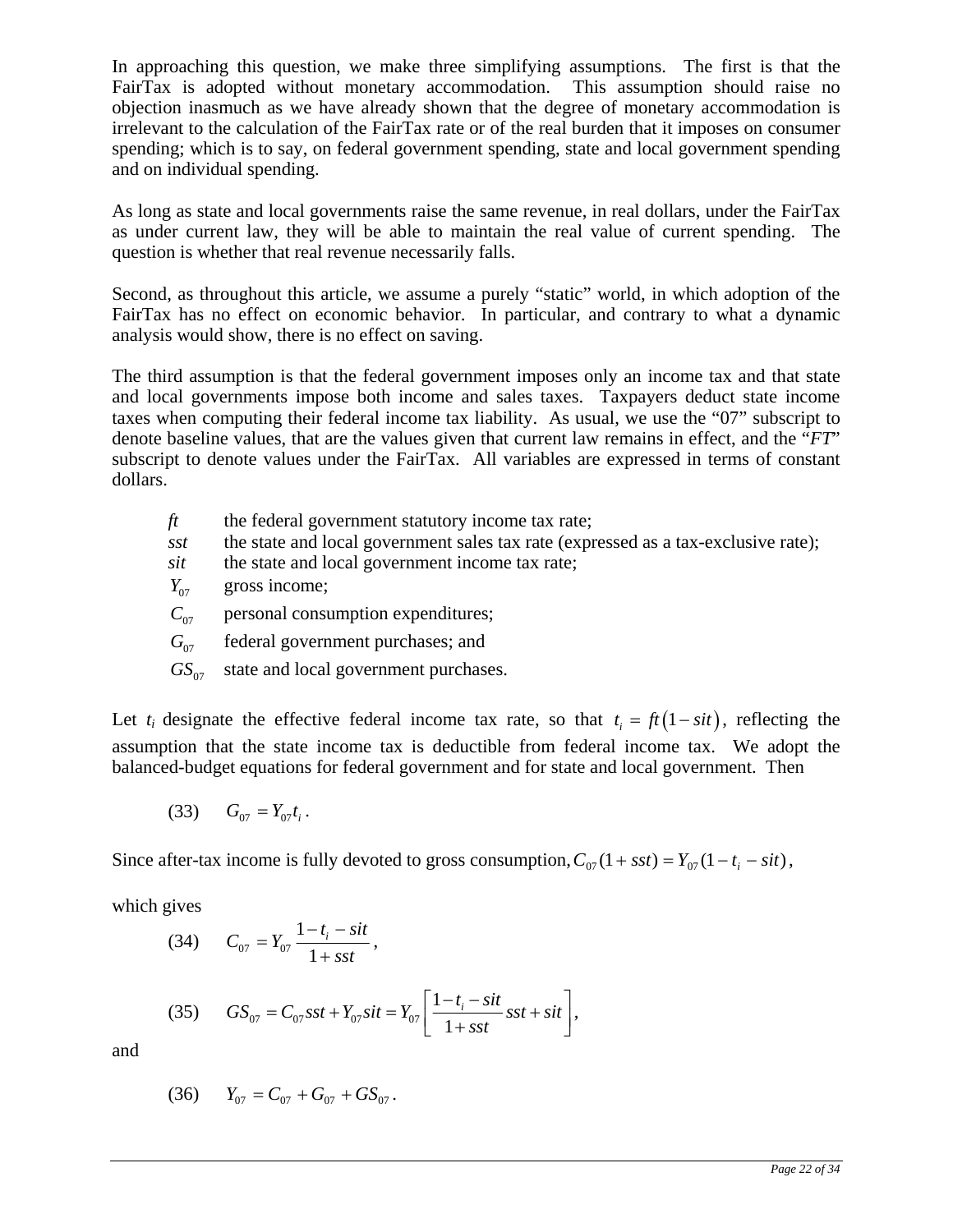We assume that the monetary authorities do not accommodate the adoption of the FairTax, which is to say that they restrain the growth of the money supply sufficiently to prevent market prices from rising. As mentioned, this is merely a simplifying assumption. We could just as well have allowed for monetary accommodation, so that there would be no fall in producer prices under the FairTax. Doing so, however, would merely have made the algebra more complicated without changing the results.

Under above-specified assumptions, national income (in both nominal and real terms) under the FairTax equals national income in 2007:

$$
(37) \qquad Y_{FT} = Y_{07}
$$

and

$$
(38) \tC_{FT} + G_{FT} + GS_{FT} = C_{07} + G_{07} + GS_{07}.
$$

The federal government sets the FairTax rate just high enough to maintain the real value of its expenditures under current law. Because we have shown that under our assumptions the tax base for the FairTax would be equal to total consumption under current law, this implies that the (taxinclusive) FairTax rate would be *ti*. Then federal government purchases are

(39) 
$$
G_{FT} = Y_{FT}t_i = Y_{07}t_i = G_{07}.
$$

Private consumers would receive lower (gross) wages under the FairTax, because producer prices fall. Since there is no *R*2 component in this example, the rate by which producer prices fall is *ti*. Prices faced by private consumers are also affected, since the state and local sales tax is imposed on the reduced producer prices.<sup>25</sup> Here real consumption equals disposable income divided by price:

(40) 
$$
C_{FT} = \frac{Y_{07} (1 - sit) (1 - t_i)}{(1 - t_i) (1 + t_e + sst)},
$$

which, after canceling and substituting for *te*, becomes

(41) 
$$
C_{FT} = \frac{Y_{07} (1 - sit)}{1 + \frac{t_i}{1 - t_i} + sst}.
$$

Simplifying,

(42) 
$$
C_{FT} = Y_{07} \frac{(1-sit)}{\frac{1}{1-t_i} + sst}
$$

or

 $\overline{a}$ 

 $25$  Note that in section 3.4 we did not include state and local sales taxes as components of the prices. The reason for this is that the FairTax is not imposed on top of the state and local sales tax and that for the determination of the FairTax rate those taxes are not included in the base.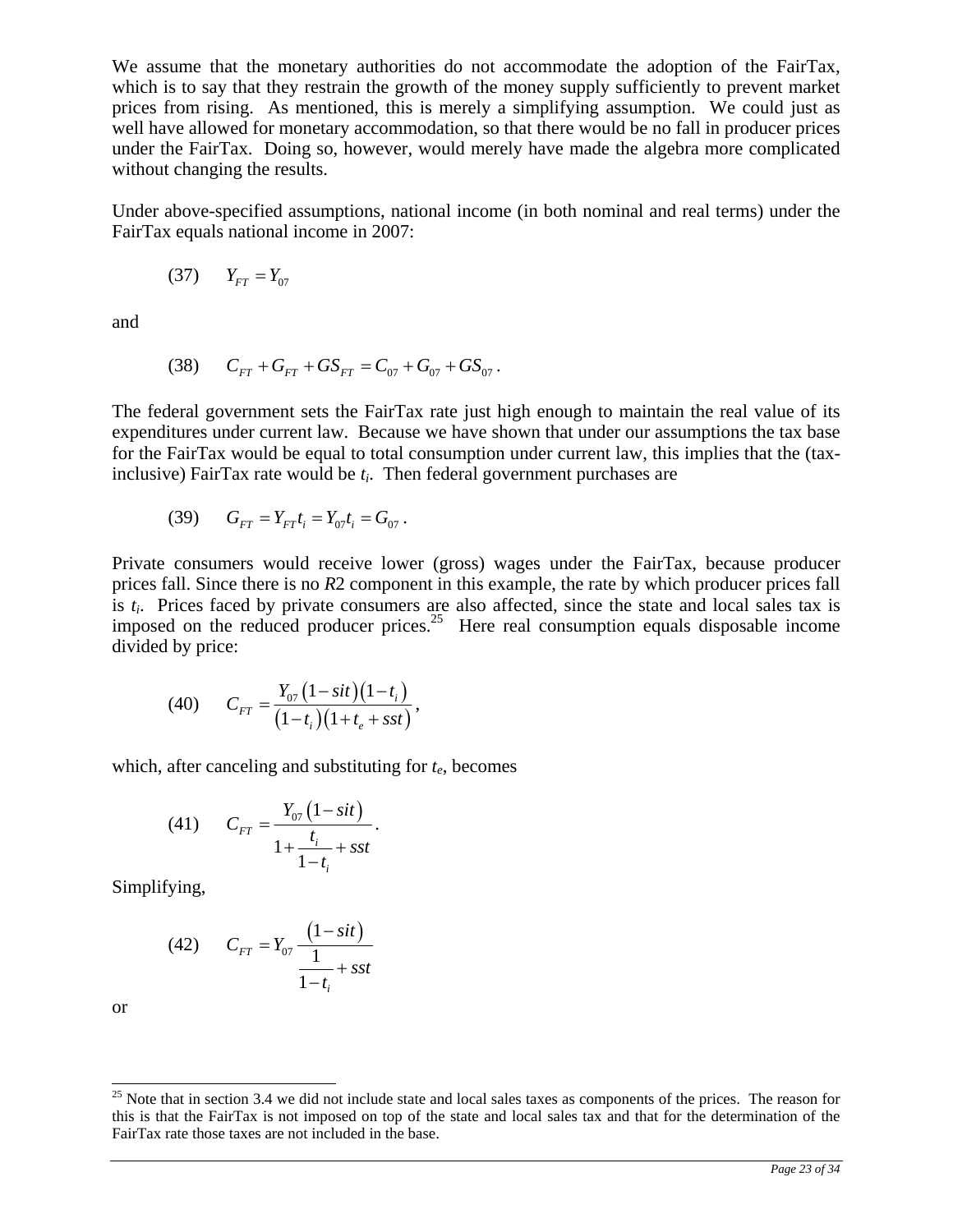(43) 
$$
C_{FT} = Y_{07} \frac{(1-sit)(1-t_i)}{1+sst(1-t_i)}.
$$

State and local government purchases, then, are

(44) 
$$
GS_{FT} = (C_{FT} sst + Y_{07} sit)(1-t_i).
$$

The (1-t<sub>i</sub>) term adjusts for the fall in gross income and in consumer prices (net of the FairTax), given the assumption of no monetary accommodation; with full monetary accommodation this term would drop out. Substituting equation  $(43)$  in  $(44)$ , we can write

(45) 
$$
GS_{FT} = Y_{07} \left[ \frac{(1-sit)(1-t_i)}{1+sst(1-t_i)} sst + sit \right] (1-t_i).
$$

We now compare state and local government purchases under the FairTax with the same purchases under current law. Using equations (35) and (45),

(46) 
$$
\frac{GS_{FT}}{GS_{07}} = \frac{Y_{07} \left[ \frac{(1-sit)(1-t_i)}{1+sst(1-t_i)} sst + sit \right] (1-t_i)}{Y_{07} \left[ \frac{1-t_i-sit}{1+sst} sst + sit \right]}
$$

$$
=\frac{\left[ (sst - sst \cdot sit) (1-t_i) + sit + sit \cdot sst (1-t_i) \right] (1-t_i)}{1 + sst (1-t_i)}
$$
\n
$$
=\frac{1 + sst (1-t_i)}{sst - sst \cdot t_i - sst \cdot sit + sit + sit \cdot sst}{1 + sst}
$$

$$
1+s
$$

$$
=\frac{\left[sst\left(1-t_{i}\right)+sit\right]\left(1-t_{i}\right)}{1+sst\left(1-t_{i}\right)}
$$
\n
$$
=\frac{sst\left(1-t_{i}\right)+sit}{1+sst}
$$
\n
$$
=\frac{\left(1+sst\right)\left(1-t_{i}\right)}{1+sst\left(1-t_{i}\right)}
$$
\n
$$
=\frac{1+sst\left(1-t_{i}\right)-t_{i}}{1+sst\left(1-t_{i}\right)}.
$$

Further simplifying,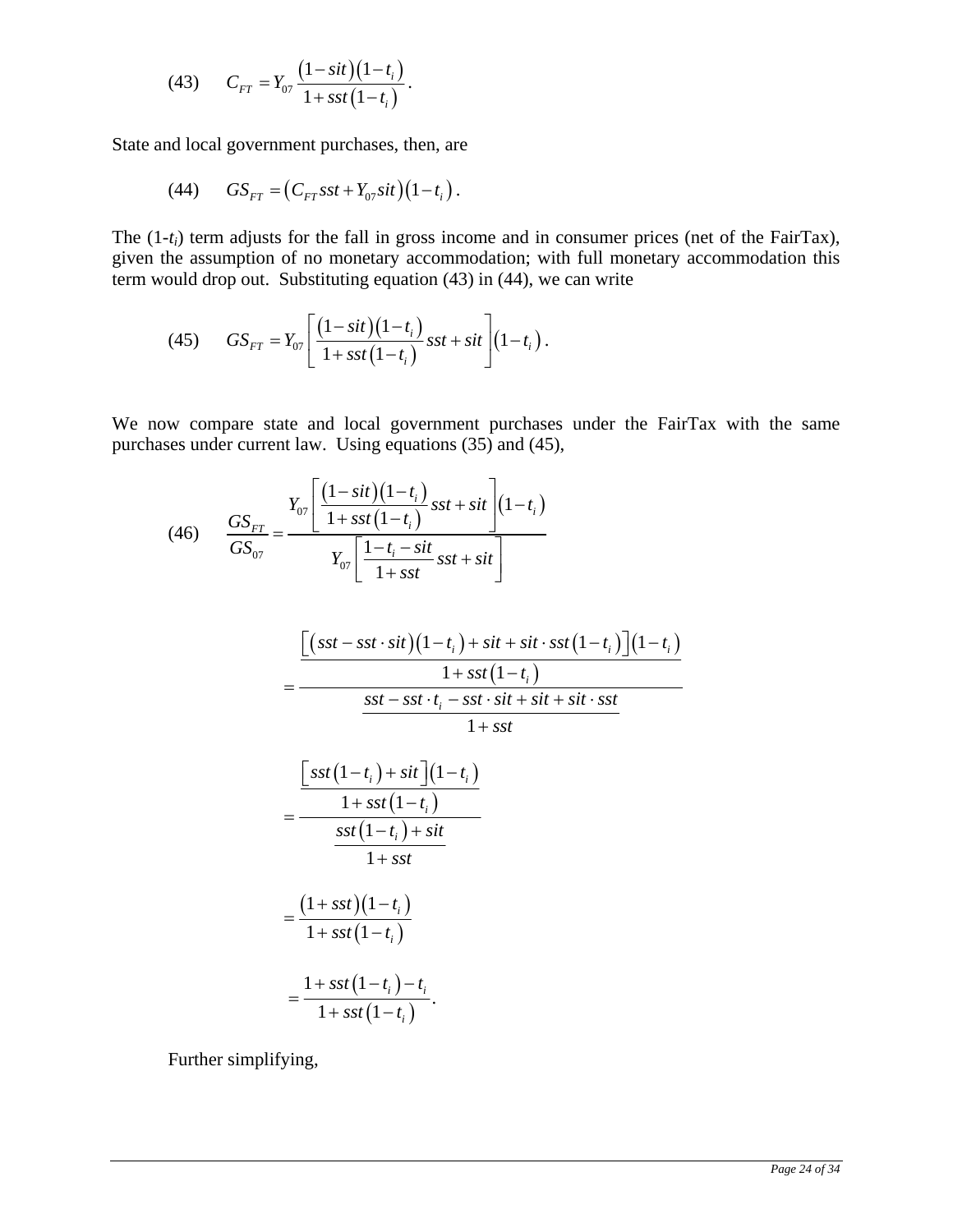(47) 
$$
\frac{GS_{FT}}{GS_{07}} = 1 - \frac{t_i}{1 + sst(1 - t_i)}.
$$

In equation (47) we find that 07  $\frac{GS_{FT}}{GG}$  < 1  $\frac{GST}{GS_{07}}$  < 1, which implies that  $GS_{FT}$  <  $GS_{07}$ , and which in turn implies that real state and local government spending would decrease under the FairTax, given that state and local government passively accommodates a transfer of purchasing power to consumers. Because  $G_{FT} = G_{07}$ , it follows from equation (38) that  $C_{FT} > C_{07}$ , which means that personal consumption increases. Assuming passive accommodation by state and local government, the decrease in real state and local government spending must be matched by an equal increase in real personal consumption:

(48) 
$$
C_{FT} - C_{07} = -(GS_{FT} - GS_{07}).
$$

or

$$
(49) \qquad \Delta C = -\Delta GS \, .^{26}
$$

Thus, although  $\Delta GS$  is negative, it is matched exactly by  $\Delta C$ , which is positive. Suppose, for example, that the federal income tax rate is 20% and that state and local government imposes a 5% sales tax and a 5% income tax, so that  $t_i = 0.19$  and  $sst = 0.05$ . Then the real value of state and local government spending will fall by 18.26%. If  $GS_{07} = $1$  trillion, and the fall in state and local government spending will equal \$182.6 billion, it is matched by an equal rise in consumer purchasing power. Note that purchasing power is fully transferred to state and local taxpayers from state and local government.

To return to the question posed above, the FairTax does not necessarily impose a burden on state and local government. It would be up to state and local government, under the FairTax, to decide whether to permit the transfer identified here to take place or to recapture the lost revenue by raising tax rates or otherwise changing their tax laws. A partial solution would be to take the simple step of imposing state and local sales taxes on the FairTax-inclusive price of consumer goods.

At any rate, it is wrong to suggest that the FairTax is a kind of negative-sum game in which at least one constituency, in this case state and local government, has to lose. It should come as no surprise that a major restructuring of taxes at the federal level would require state and local government to make some accommodating restructuring of tax policy at that level, as well. With that restructuring, all parties – federal, state and local and individual – would remain whole at the end of the day.

For the determination of the rate in section 3.4 we assume that either: (1) state and local government accepts this loss in real revenue and the corresponding reduction in real spending while consumers increase their spending by  $\Delta C$  or (2) state and local governments keep the real burden on their taxpayers unchanged by increasing effective tax rates sufficiently to recover the lost revenue and then use the revenue thus recaptured to maintain their real spending. Although it makes no difference to our results which assumption holds true, it also follows, as we have shown, that implementation of the FairTax does not necessarily impose a burden on state and local government. Only if state and local governments passively accept a real transfer from their coffers to those of their taxpayers is there a burden.

 $\overline{a}$  $26$  Appendix A provides a more detailed proof of this equality.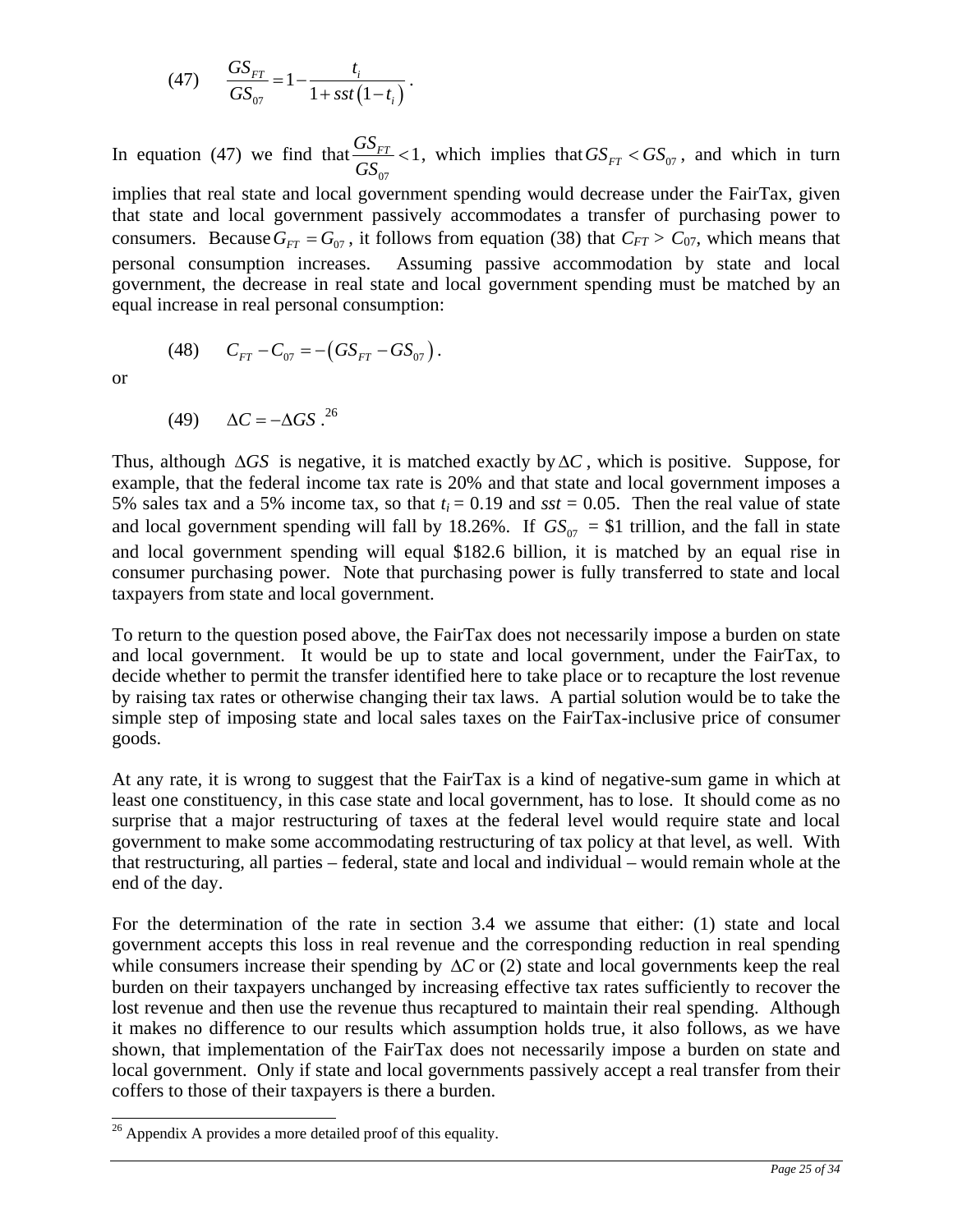# **6. Conclusion**

 $\overline{\phantom{a}}$ 

As calculated here, the effective (tax-inclusive) FairTax tax rate that would permit the federal government to maintain its real expenditures is 23.82%. This real revenue- and real spendingneutral rate is only slightly higher than the 23.0% rate stipulated in the FairTax legislation. Indeed, implementing the FairTax at a 23.0% rate would require a modest 2.73% reduction in real non-Social Security federal spending.

Notwithstanding suggestions to the contrary, implementation of the FairTax, including the requirement that state and local governments pay the FairTax on their purchases, entails no reduction in state and local real spending, provided these governments adjust their revenue collection so as to continue to collect the same real revenues.

Our analysis has made no direct mention of tax evasion, an issue of considerable concern to FairTax critics notwithstanding (a) the fact that the overwhelming majority of purchases of goods and services occur in major retail outlets that will surely comply with the FairTax and (b) the fact that the federal government would be able to concentrate its entire tax enforcement efforts on a single tax – the FairTax.

But the fact that we have not explicitly considered tax evasion does not mean that we have ignored it. On the contrary, we have implicitly incorporated a significant degree of tax evasion in our calculations simply by using National Income and Product Account-based projections of household consumption expenditures in forming the FairTax tax base (Easton, 2001).

The National Accounts already understate total household consumption because they make no adjustment for either underground income or the underground consumption it supports. For example, the National Accounts do not impute the income earned by drug dealers and include it as part of national income. But the income earned by drug dealers comes by way of an unrecorded retail commodity sale, which is omitted from the National Accounts measure of household consumption.

To state this point differently, if our FairTax rate calculations are biased downward due to failure to incorporate tax evasion, it is not because we are leaving out retail sales that are now unreported or that we are leaving out other sales that would go unreported, but rather because the National Accounts recorded sales we assume will be reported will, in fact, not be reported. This seems highly unlikely given that large retailers would most surely continue to account for the vast majority of retail sales.<sup>27</sup>

The extent of potential tax evasion under the FairTax and its implications of the FairTax tax certainly deserve careful study, but concern about the omission of tax evasion with respect to this study's findings must be set against two other omissions that militate in the opposite direction.

The first is the major capital gain that the federal government stands to accrue if, as seems likely, the Federal Reserve fully accommodates the introduction of the FairTax and permits consumer prices to rise by roughly 30%. This would reduce the real value of nominal U.S. government debt in the hands of the public (many of whom are foreigners) by about \$1 trillion. Although this is a one-time windfall, it is a very large one and could certainly offset a significant amount of revenue loss from tax evasion, were such losses actually to occur.

The second omission that biases upward our estimate of the real revenue-neutral FairTax tax rate arises from the partial equilibrium nature of our analysis. Because we have considered no

 $^{27}$  Small firms only account for 14.9% of gross receipts by all retailers, wholesalers, and service providers. IRS Statistics of Income, reported in "Impact on Small Business of Replacing the Federal Income Tax", Joint Committee on Taxation, April 23, 1996, JCS-3-96, pp. 109-127.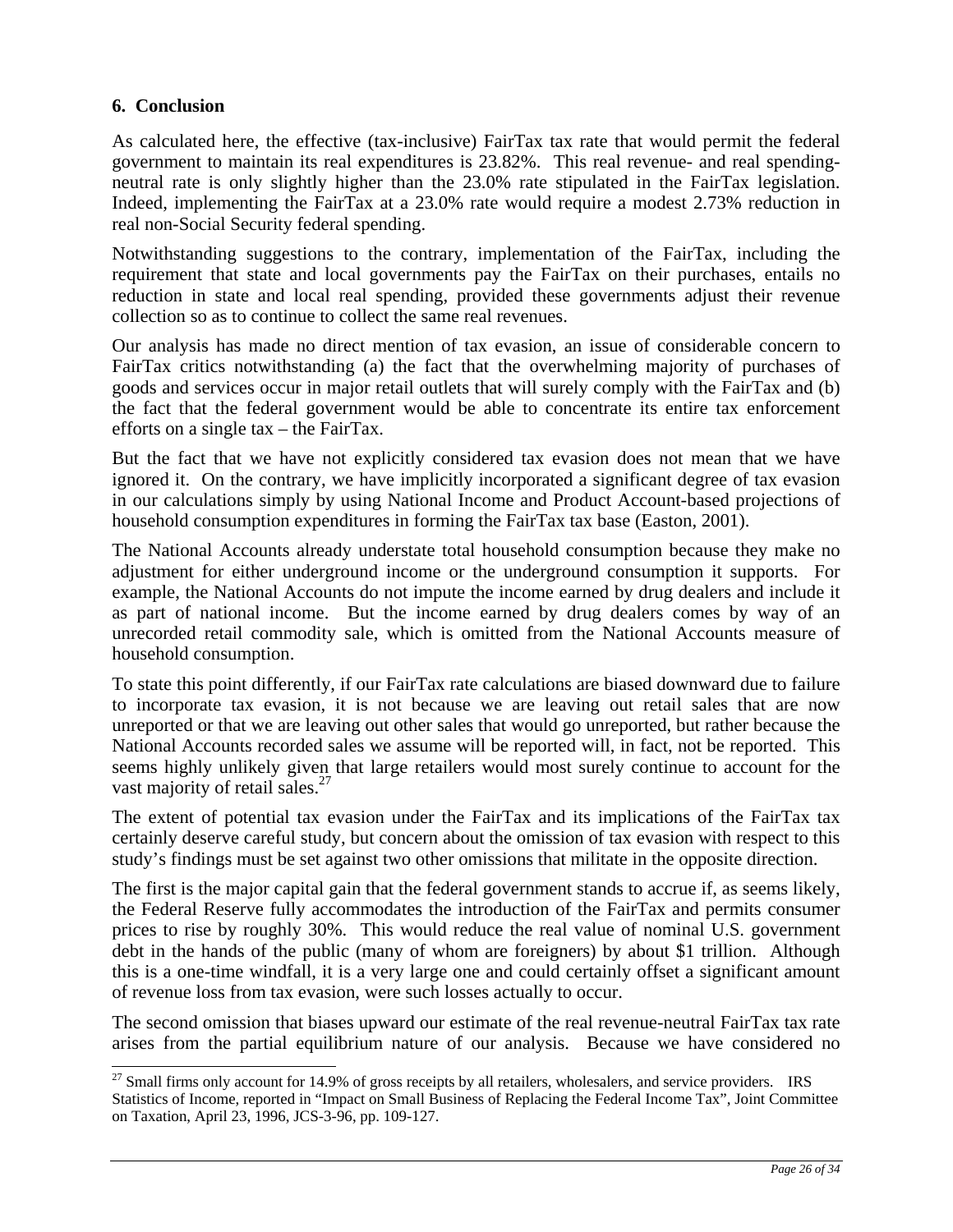economic feedback (general equilibrium) effects, we have failed to incorporate the significant expansion of the FairTax tax base that would, over time, likely arise. Kotlikoff and Rapson (2006), Kotlikoff and Jokisch (2005), and Tuerck et al. (2006b) document the major improvement in work and saving incentives and the major potential for enhanced economic growth associated with the FairTax. These interrelated findings suggest the potential for significant reductions in the FairTax rate over time for a fixed scale of federal expenditures.

The scale of federal expenditures is, of course, projected to rise sharply over time as the baby boomers retire and as government-provided healthcare benefits continue to soar. Permitting federal expenditures to grow at their projected rates spells much higher tax rates regardless of the tax system in place. But, as documented in Kotlikoff (2005) and many others, it will surely also spell fiscal insolvency and economic collapse.

The FairTax may be uniquely equipped to restrain the pending explosion in federal spending by making the fiscal system dramatically more transparent. In particular, the FairTax would focus national attention on a single tax rate and the proposition that more spending over time means ever higher values of that tax rate. Thus, anyone in the public or in public service who advocates higher spending will clearly also be advocating higher taxes, and not for a subset of society, but for all members of society.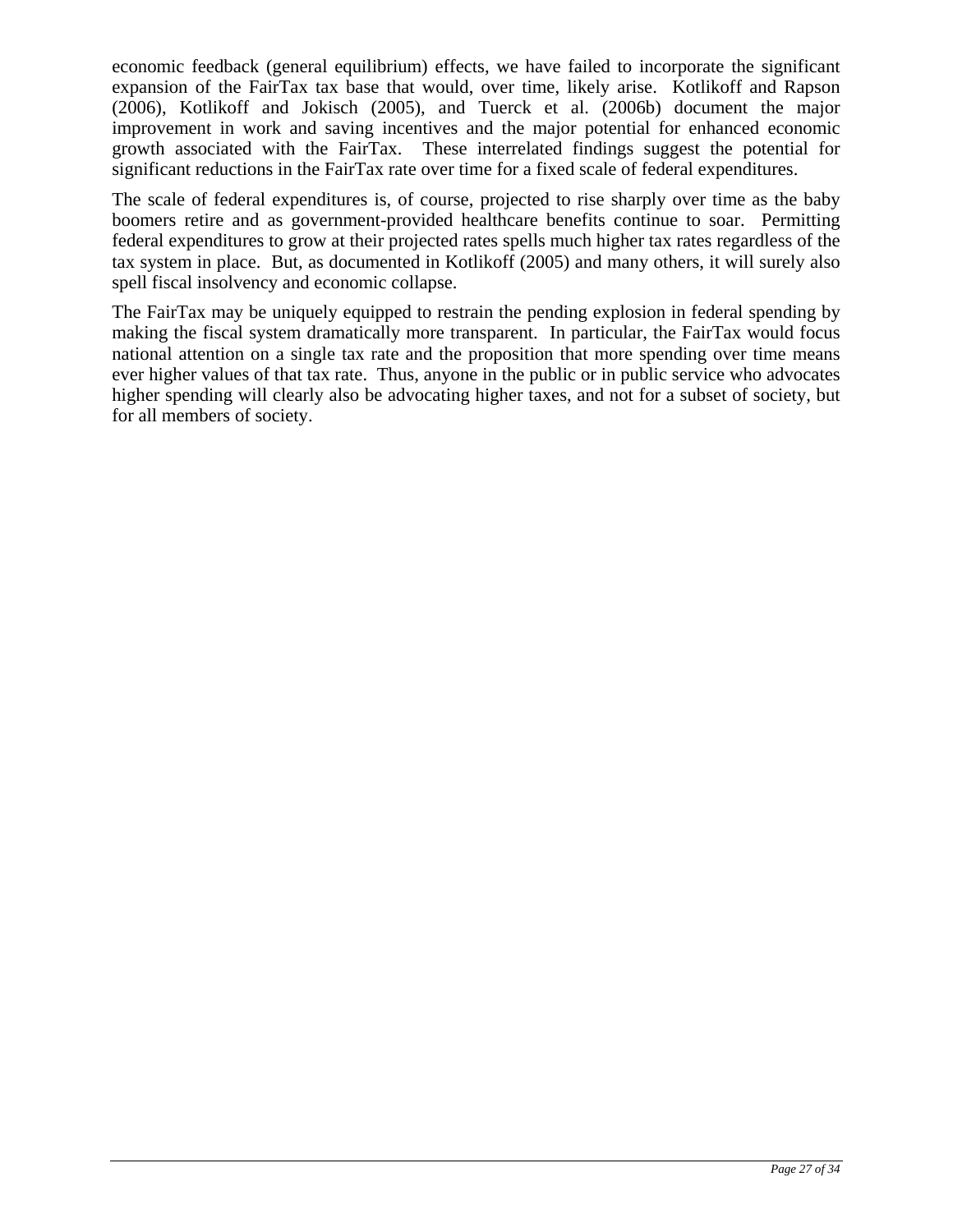# **Appendix A: The Mathematics of State and Local Finance under the FairTax**

In this appendix we provide a more detailed demonstration of why Δ*C* and Δ*GS* would be identical in absolute value but with opposite signs. We start with consumption. Using equations (34) and (43) from section 5,

$$
\Delta C = C_{FT} - C_{07} = Y_{07} \frac{(1-sit)(1-t_i)}{1+sst(1-t_i)} - Y_{07} \frac{1-t_i - sit}{1+sst}
$$
  
\n
$$
\Delta C = Y_{07} \left[ \frac{(1-sit)(1-t_i)}{1+sst(1-t_i)} - \frac{1-t_i - sit}{1+sst} \right]
$$
  
\n
$$
\Delta C = Y_{07} \frac{(1-sit)(1-t_i)(1+sst) - (1-t_i - sit)[1+sst(1-t_i)]}{[1+sst(1-t_i)][1+sst]}
$$
  
\n
$$
\Delta C = Y_{07} \frac{(1-sit - t_i + sit \cdot t_i)(1+sst) - (1-t_i - sit) - (1-t_i - sit)sst(1-t_i)}{[1+sst(1-t_i)][1+sst]}
$$
  
\n
$$
\Delta C = Y_{07} \frac{sit \cdot t_i + (1-sit - t_i + sit \cdot t_i)sst - (1-t_i - sit)sst + (1-t_i - sit)sst \cdot t_i}{[1+sst(1-t_i)][1+sst]}
$$
  
\n
$$
\Delta C = Y_{07} \frac{sit \cdot t_i + sit \cdot t_i \cdot sst + (1-t_i - sit)sst \cdot ti}{[1+sst(1-t_i)][1+sst]}
$$
  
\n(A.1) 
$$
\Delta C = Y_{07} \frac{sit \cdot t_i + sst \cdot t_i (1-t_i)}{[1+sst(1-t_i)][1+sst]}.
$$

We now refer to equations (35) and (45) from section 5 to derive the change in state and local government spending:

$$
\Delta GS = GS_{FT} - GS_{07} = Y_{07} \left[ \frac{(1-sit)(1-t_i)}{1+sst(1-t_i)} sst(1-t_i) + sit(1-t_i) - \frac{1-t_i-sit}{1+sst} sst - sit \right],
$$
  
\n
$$
\Delta GS = Y_{07} \left\{ \left[ \frac{(1-sit)(1-t_i)}{1+sst(1-t_i)}(1-t_i) - \frac{1-t_i-sit}{1+sst} \right] sst - sit \cdot t_i \right\},
$$
  
\n
$$
\Delta GS = Y_{07} \left\{ \left[ \frac{(1-sit)(1-t_i)}{1+sst(1-t_i)}(1-t_i) - \frac{1-t_i-sit}{1+sst} \right] sst - \frac{sit \cdot t_i(1+sst)}{1+sst} \right\},
$$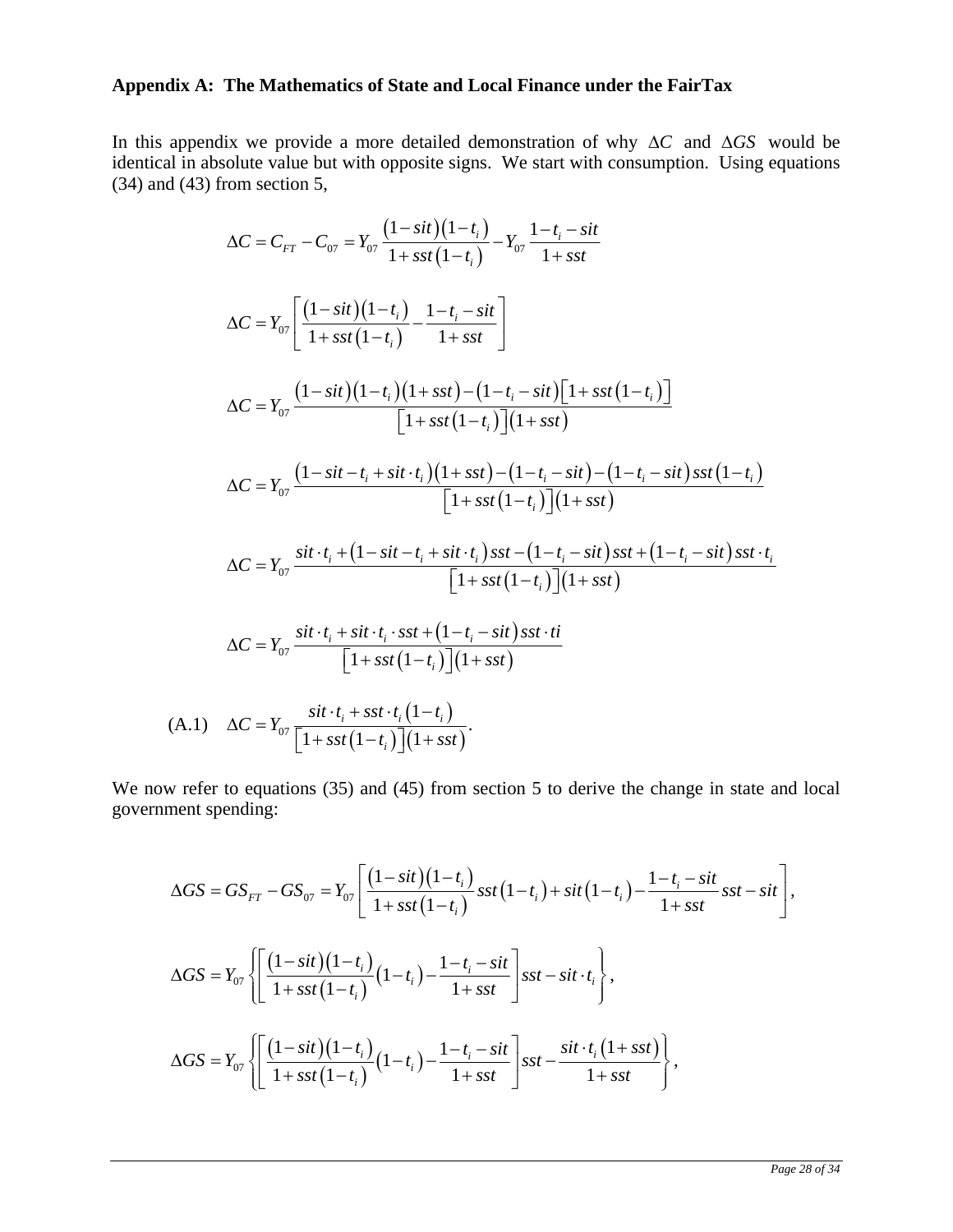$$
\Delta GS = Y_{07} \left\{ \left[ \frac{(1-sit)(1-t_i)}{1+sst(1-t_i)} (1-t_i) - \frac{1-t_i-sit + sit \cdot t_i}{1+sst} \right] \right\} \text{ sst} - \frac{sit \cdot t_i}{1+sst} \right\},
$$
\n
$$
\Delta GS = Y_{07} \left\{ \left[ \frac{(1-sit)(1-t_i)}{1+sst(1-t_i)} (1-t_i) - \frac{(1-t_i)(1-sit)}{1+sst} \right] \right\} \text{ sst} - \frac{sit \cdot t_i}{1+sst} \right\},
$$
\n
$$
\Delta GS = Y_{07} \left\{ \left[ \frac{1-t_i}{1+sst(1-t_i)} - \frac{1}{1+sst} \right] (1-sit)(1-t_i) \text{ sst} - \frac{sit \cdot t_i}{1+sst} \right\},
$$
\n
$$
\Delta GS = Y_{07} \left\{ \left[ \frac{1-t_i+sst(1-t_i)-1-sst(1-t_i)}{[1+sst(1-t_i)](1+sst)} \right] (1-sit)(1-t_i) \text{ sst} - \frac{sit \cdot t_i}{1+sst} \right\},
$$
\n
$$
\Delta GS = -Y_{07} \left\{ \frac{t_i(1-sit)(1-t_i) \text{ sst}}{[1+sst(1-t_i)](1+sst)} + \frac{sit \cdot t_i}{1+sst} \right\},
$$
\n
$$
\Delta GS = -Y_{07} \left\{ \frac{t_i(1-sit)(1-t_i) \text{ sst}}{[1+sst(1-t_i)](1+sst)} + \frac{sit \cdot t_i}{1+sst} \right\}.
$$

Hence,

$$
(A.2) \quad \Delta GS = -Y_{07} \frac{sit \cdot t_i + (1-t_i) sst \cdot t_i}{\left[1 + sst\left(1 - t_i\right)\right](1 + sst)}.
$$

Comparing the right-hand side of equations (A.1) and (A.2) we observe that they have the same absolute value but opposite signs, so that

$$
(A.3) \quad \Delta C = -\Delta GS.
$$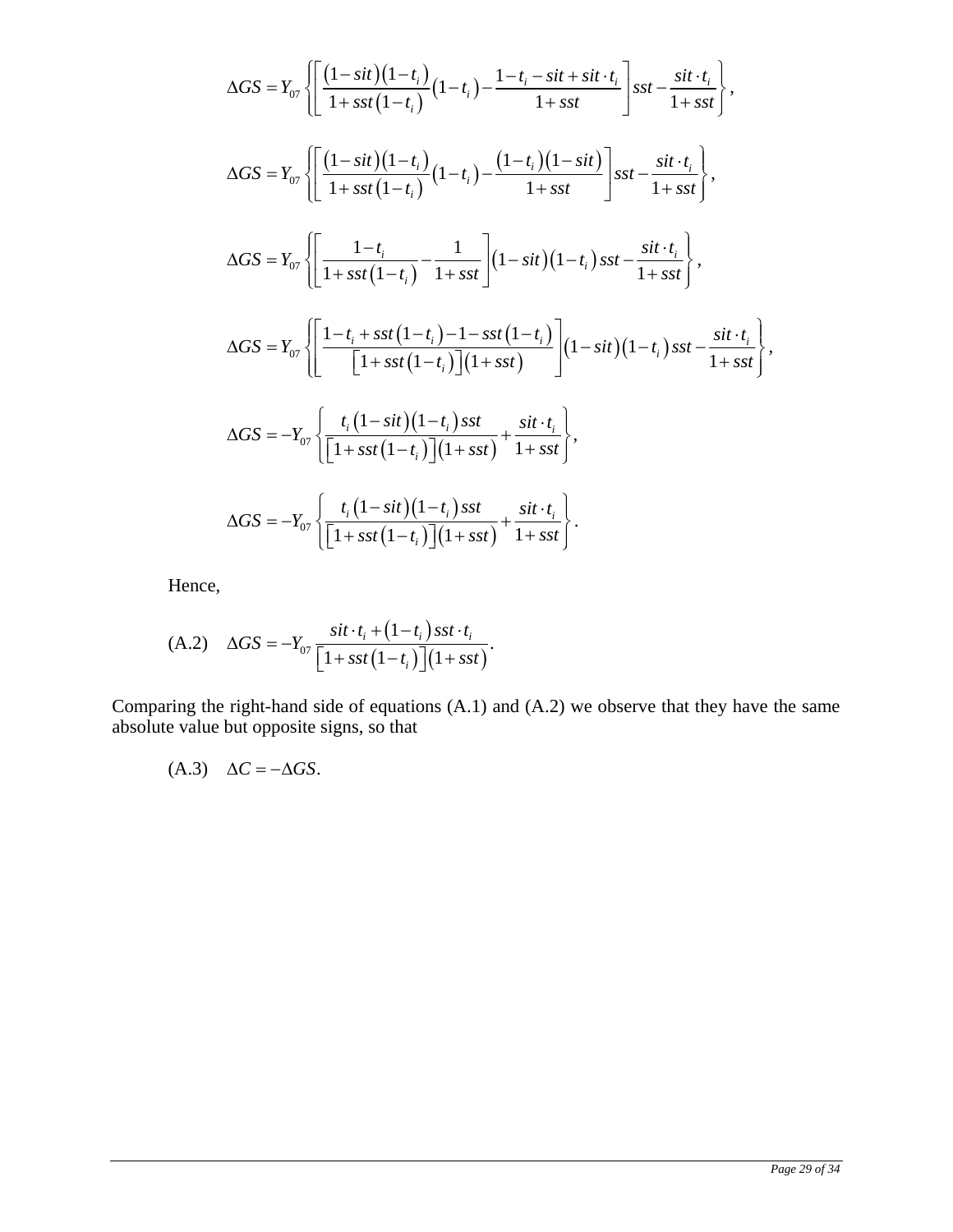## **Appendix B: Methodology Used to Estimate 2007 Baseline**

#### *Inflating the Base to 2007*

 All calculations were completed using the year in which the most recent data were available, in most cases 2004 or 2005. For those data series for which 2004 data were not available the numbers were inflated to 2004 using the Consumer Price Index (CPI), or the average growth rate over the preceding 3 years.

Forecasts from the Congressional Budget Office (CBO), "Budget and Economic Outlook for Fiscal Years 2007 to 2017" were used to obtain estimates for the year 2007. This CBO publication provides forecasts of several economic indicators and their growth rates from 2005 through 2016, and the growth rates of the CBO projections were used to estimate our data series from 2004 to 2007.

The CBO estimates of wages and salaries were adjusted down slightly (by 5% in 2005 and 4% in 2006 and 2007) to reflect the negative influence of higher short-term interest rates that already exist today and should persist through 2007. The CBO estimated that the 3-month Treasury Bill rate would be 2.8% in 2005 and 4.0% in 2006, while the rate as of November 18, 2005 had already reached 4%, according to Bloomberg.com.<sup>28</sup>

The CBO projected growth rate of gross domestic product (GDP) served as the default to estimate each component of the tax bases, unless a CBO forecast of another series proved more appropriate, or if the behavior of the GDP and the data series indicated an inappropriate match. In the absence of an appropriate series for estimating the tax base component, the component's own growth for the proceeding three to five years was used to forecast to 2007. The table below contains the components of the four tax bases and the variable or other method used to inflate the component to 2007. The CBO projections for the 2007 components of federal tax revenue collections were used to calculate the tax rates for each proposal. The revenue figures were adjusted to reflect the CBO estimates of total revenue if the 2001 and 2003 tax relief packages do not expire as scheduled.

#### *Inflating the Rebate, Allowance and Deduction*

 $\overline{a}$ 

The prebate for the FairTax was inflated to 2007 using the CBO estimate of CPI to inflate the Health and Human Services 2004 Poverty level guideline figures. The number of households was inflated using the United States Census Bureau estimate of population growth from 2004 to 2007 (2.77%). The increase was distributed evenly across all households, assuming that the composition of households will remain constant between 2004 and 2007.

<sup>&</sup>lt;sup>54</sup> Bloomberg.com; Market Data: rates and bonds; available at http://www.bloomberg.com/markets/rates/index.html; Internet: accessed November 18, 2005.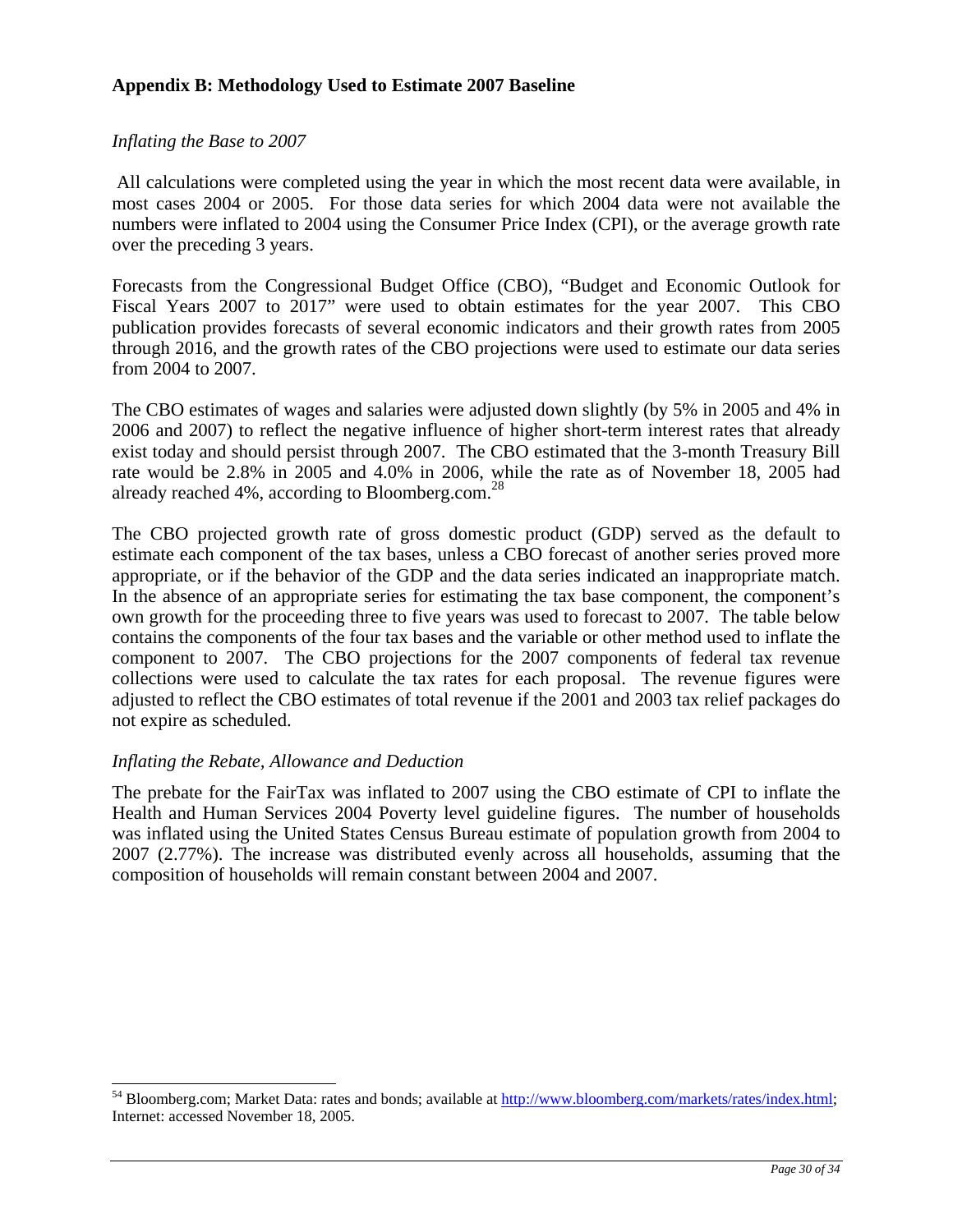| Variables using to inflate data point to 2007 dollars |                                             |                                                                                                                                      |  |  |
|-------------------------------------------------------|---------------------------------------------|--------------------------------------------------------------------------------------------------------------------------------------|--|--|
| <b>FairTax</b>                                        |                                             |                                                                                                                                      |  |  |
| Line                                                  | Taxable Items                               | Source                                                                                                                               |  |  |
| 1                                                     | <b>Personal Consumption Expenditures</b>    | Gross Domestic Product (GDP)                                                                                                         |  |  |
| $\overline{2}$                                        | <b>Purchase of New Homes</b>                | <b>GDP</b>                                                                                                                           |  |  |
| 3                                                     | <b>Purchases of New Mobile Homes</b>        | Consumer Price Index (CPI)                                                                                                           |  |  |
| $\overline{4}$                                        | Improvements to Single-Family Homes         | <b>GDP</b>                                                                                                                           |  |  |
| 5                                                     | <b>Brokers Commissions on Housing</b>       | <b>GDP</b>                                                                                                                           |  |  |
| 6                                                     | <b>Imputed Rent on Housing</b>              | <b>GDP</b>                                                                                                                           |  |  |
| $\overline{7}$                                        | <b>Imputed Rent on Farm Dwellings</b>       | <b>GDP</b>                                                                                                                           |  |  |
| 8                                                     | <b>Education Expenditure</b>                | <b>GDP</b>                                                                                                                           |  |  |
| 9                                                     | Taxable Home Mortgage Interest              | 10-year Treasury Bond, adjusted to a 3-year<br>bond rate, assuming a 150 basis point difference<br>between the 10- and 3- year bonds |  |  |
| 10                                                    | Taxable Nonprofit Interest                  | Same as above                                                                                                                        |  |  |
| 11                                                    | <b>Taxable Personal Interest</b>            | Same as above                                                                                                                        |  |  |
| 12                                                    | Expenditure in U.S. by Nonresidents         | <b>CPI</b>                                                                                                                           |  |  |
| 13                                                    | Expenditure Abroad by U.S. Residents        | <b>GDP</b>                                                                                                                           |  |  |
| 14                                                    | Foreign Travel by U.S. Residents (services) | <b>GDP</b>                                                                                                                           |  |  |
| 15                                                    | Food Produced and Consumed on Farms         | Prior 3-year average growth rate                                                                                                     |  |  |
| 16                                                    | <b>State Sales Taxes</b>                    | <b>GDP</b>                                                                                                                           |  |  |
| 17                                                    | Salaries and Wages of Non-Profits           | <b>GDP</b>                                                                                                                           |  |  |
| 18                                                    | Capital spending by Non-Profits             | <b>GDP</b>                                                                                                                           |  |  |
| 20                                                    | State and Local Govt. Consumption           | <b>GDP</b>                                                                                                                           |  |  |
| 21                                                    | <b>Current Education Spending</b>           | <b>Federal Government Spending</b>                                                                                                   |  |  |
| 22                                                    | <b>Gross Purchases of New Structures</b>    | <b>GDP</b>                                                                                                                           |  |  |
| 23                                                    | <b>Gross Purchases of Equipment</b>         | <b>GDP</b>                                                                                                                           |  |  |
| 24                                                    | <b>Capital Consumption Allowance</b>        | <b>Federal Government Spending</b>                                                                                                   |  |  |
| 26                                                    | Federal Government Consumption              | <b>Federal Government Spending</b>                                                                                                   |  |  |
| 27                                                    | <b>Subsidies</b>                            | <b>Federal Government Spending</b>                                                                                                   |  |  |
| 28                                                    | <b>Gross Purchases of New Structures</b>    | <b>Federal Government Spending</b>                                                                                                   |  |  |
| 29                                                    | Gross Purchases of Equipment and Software   | <b>Federal Government Spending</b>                                                                                                   |  |  |
| 30                                                    | <b>Capital Consumption Allowance</b>        | <b>Federal Government Spending</b>                                                                                                   |  |  |
| 34                                                    | <b>Untaxed Federal Government Spending</b>  | <b>Federal Government Spending</b>                                                                                                   |  |  |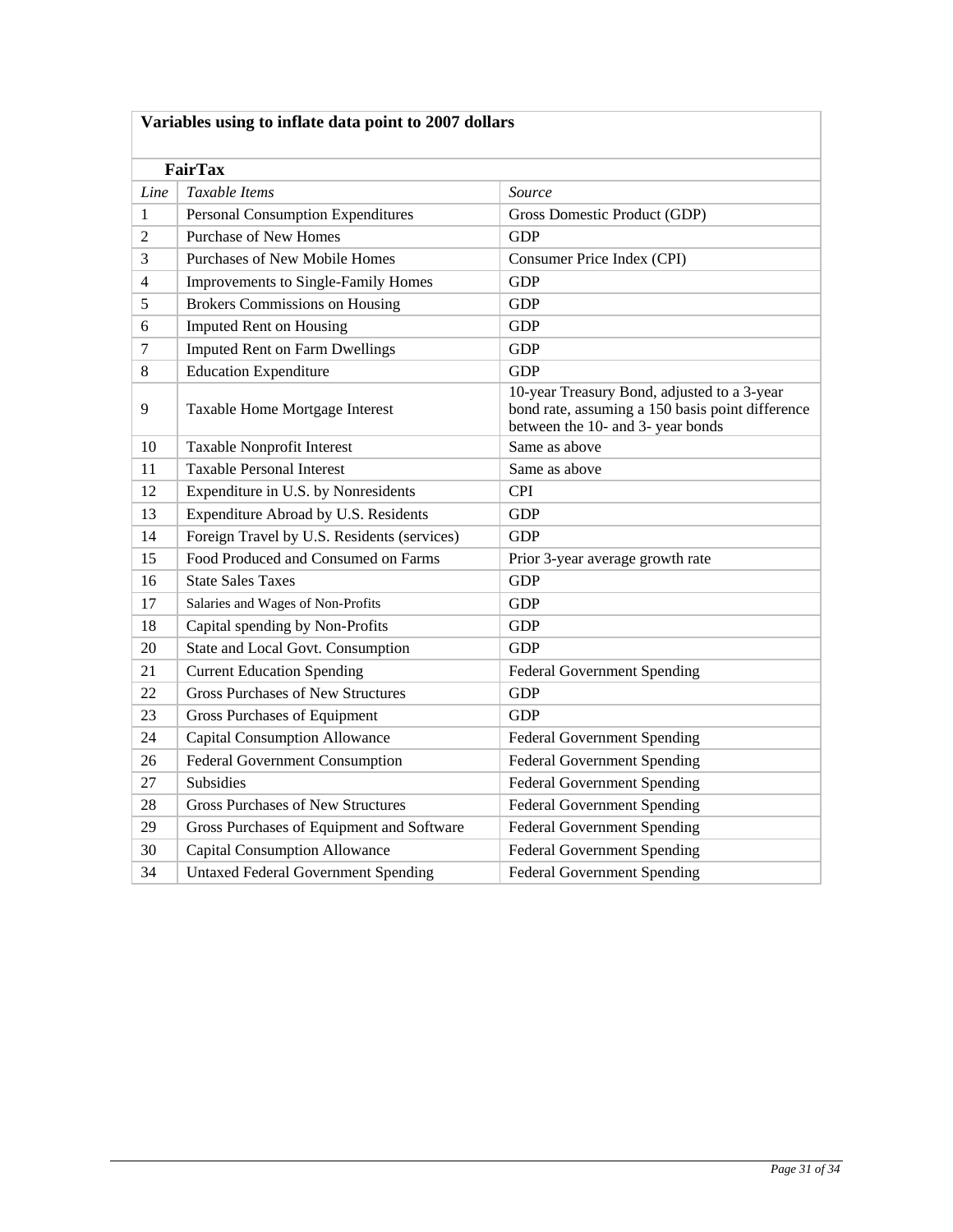#### **References**

- Atlig, David, Lawrence Kotlikoff, Kent A. Smetters, and Jan Walliser. "Simulating Fundamental Tax Reform in the United States," *American Economic Review,* 91 no. 3 (June 2004): 574-595.
- Bickley, James M. "A Value-Added Tax Contrasted With a National Sales Tax," Congressional Research Service, Library of Congress, (September 30, 2004.) Order Code: IB92069.

- Boortz, Neal and John Linder, *The FairTax Plan: Saying Goodbye to Income Tax and the IRS*, New York: HarperCollins, 2005.
- Burton, David and Dan R. Mastromarco. "Emancipating America from the Income Tax: How a National Sales Tax Would Work," *Policy Analysis* 272, Cato Institute, April 15, 1997.
- Burton, David and Dan R. Mastromarco, Paper prepared for Americans for Fair Taxation, The Argus Group, February 4, 1998.
- Dunbar, Amy and Thomas Pogue, "Estimating Flat Tax Incidence and Yield: A Sensitivity Analysis," *National Tax Journal*, 51 no. 2 (June 1998): 303-324.
- Easton, Stephen, with Neils Veldhuis. "The Size of the Underground Economy: A Review of the Estimates," Simon Fraser University ((January 2001).
- Edwards, Chris. "Options for Tax Reform," *Policy Analysis* 536, Cato Institute, February 24, 2005.
- Feenberg, Daniel R. and James M. Poterba. "The Income and Tax Share of Very High-Income Households, 1960-1995." *American Economic Review,* 90 no. 3 (2000): 264-270.
- Feenberg, Daniel R., Andrew W. Mitrusi and James M. Poterba. "Distributional Effects of Adopting a National Retail Sales Tax." National Bureau of Economic Research Working Paper Series, 5885, (January 1997.)
- Forbes, Steve, *Flat Tax Revolution.* Washington, D.C.: Regnery Publishing Company, 2005.
- Fox, William F. and Matthew N. Murray. "A National Retail Sales Tax: Consequences for the States. "Paper prepared for the Symposium on Federal Tax Reform and the States, National Press Club, Washington D.C. May 18, 2005.
- Gale, William G. "The Flat Tax: Simple, Efficient, Fair. Or Is It?" *The Brookings Review* 16, no. 3, (Summer 1998): 40-45.
	- \_\_\_\_\_\_\_\_\_. "The National Retail Sales Tax: What Would the Rate Have to Be?" *Tax Notes*, (May 16, 2005): 889-91.
	- \_\_\_\_\_\_\_\_\_. "The Required Tax Rate in a National Retail Sales Tax," *National Tax Journal*, 52 no. 3 (September 1999): 443-57.
- Gale, William G., Evan Koenig, Dian Lim Rogers and John Sabelhaus. "Taxing the Government in a National Retail Sales Tax." Technical Paper Series, Macroeconomic Analysis and Tax Analysis Division, Congressional Budget Office. October 1998.

\_\_\_\_\_\_\_\_. "Flat Tax Proposals and Fundamental Tax Reform: An Overview," Congressional Research Service, Library of Congress, (September 30, 2004.) Order Code: IB95060.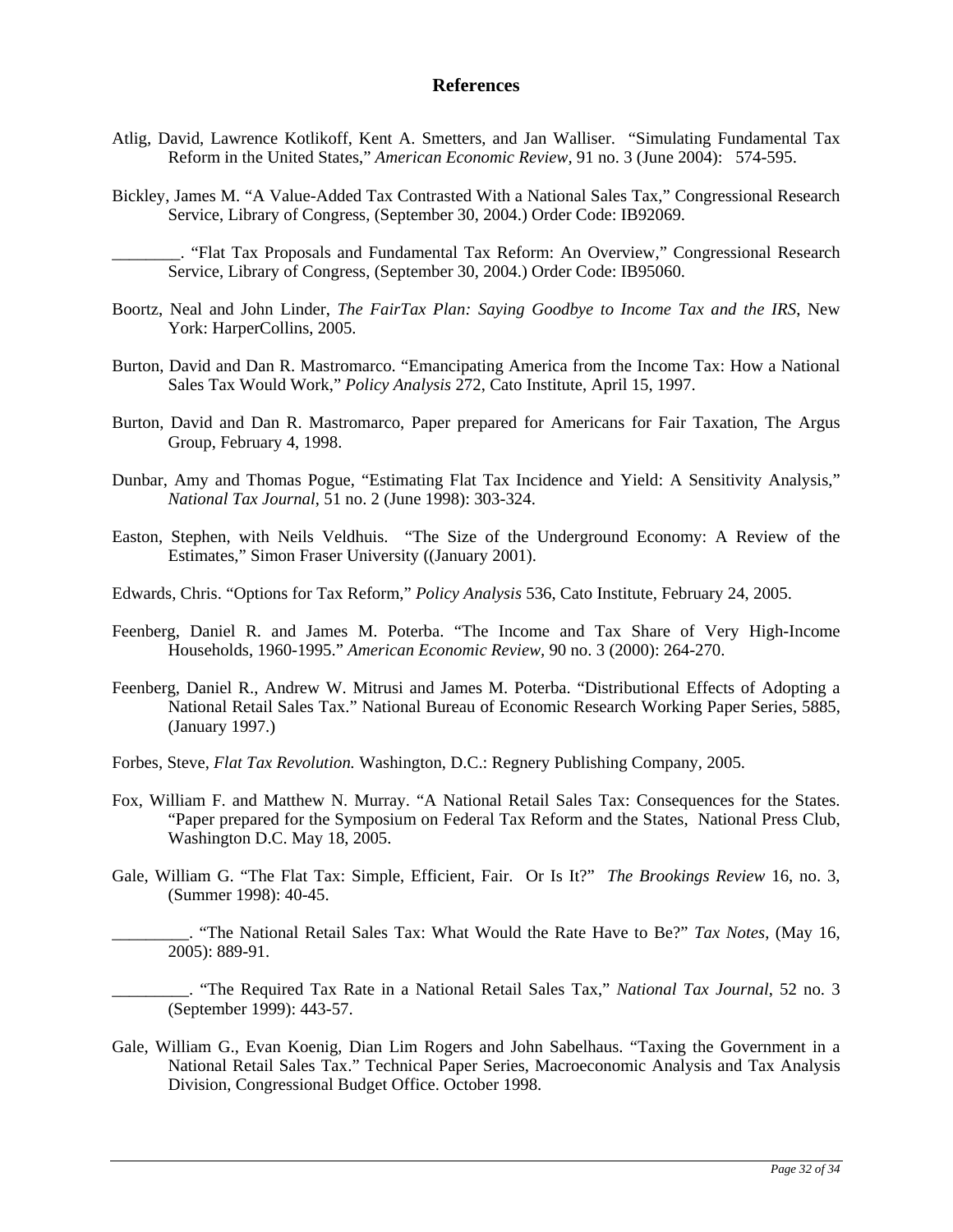- Garner, Alan C. "Consumption Taxes: Macroeconomic Effects and Policy Issues," Federal Reserve Bank of Kansas City Economic Review, Second Quarter 2005: 5-29
- Hall, Robert and Alvin Rabushka. *The Flat Tax*, 2<sup>nd</sup> ed. California: Stanford University, 1995.
- Hartman, David A. "The Case for Border Adjusted Federal Tax Reform Via The Business Transfer Tax,"The Lone Star Foundation, Austin, TX, June 2, 2005.
- Ho Mun S. and Kevin J. Stiroh, "Revenue, Progressivity, and the Flat Tax," *Contemporary Economic Policy* 26, January 1998, pp. 85-97 (ISS 1074-3529).

Hobbes, Thomas, *Leviathan*. New York: Macmillan, 1962.

- Jorgensen, Dale and Kun-Young Yun. *Efficient Taxation of Income. Frontiers in Applied General Equilibrium Modeling,*. Cambridge: Cambridge University Press, 2005: 173-218.
- Kaldor, Nicholas, *An Expenditure Tax.* London: George Allen & Unwin, 1955.
- Kotlikoff, Laurence J. and Sabine Jokisch, "Simulating the Dynamic Macroeconomic and Microeconomic Effects of the FairTax," NBER Working Paper no. 11858, Cambridge MA, (December 2005).
- Kotlikoff, Laurence J. and David Rapson, "Would the FairTax Raise or Lower Average and Marginal Tax Rates? NBER working paper no. 11831, (December 2005).
- Metcalf, Gilbert E. "Measuring the Incidence of a National Retail Sales Tax," March 1997 available at http://ase.tufts.edu/econ/papers/9702.pdf.
- \_\_\_\_\_\_\_\_\_. "The National Sales Tax: Who Bears the Burden?" *Cato Policy Analysis*, 289, (December 1997).
- Ose, Al. *America's Best Kept Secret: FAIRTAX*. Bloomington, IN: Authorhouse, 2002.
- President's Advisory Panel on Federal Tax Reform, "Simple, Fair, and Pro-Growth" (November 2005) from http://www.taxreformpanel.gov/final-report/TaxReform\_Intro.pdf.
- Rider, Mark. "A History of Revenue Forecasts," *Public Finance and Management* 2, no 3, (2002):470- 487.
- Ring, Raymond J., "Consumers' Share and Producers' Share of the General Sales Tax," *National Tax Journal* 52, no. 1 (1999): 79-90.
- Robbins, Gary and Aldona Robbins; "Which Tax Reform Plan? Developing Consistent Tax Bases for Broad-based Reform," Institute for Policy Innovation, Tax Action Analysis Policy Report 135, January 1996, http://www.ipi.org/
- Schuyler, Michael A. "Consumption Taxes: Promises and Problems." Institute for Research on the Economics of Taxation. Fiscal Issues series, no. 4 (1984).
- Simons, Henry C. *Personal Income Taxation*. Chicago: University of Chicago Press, 1938.
- Smith, Adam. *An Inquiry into the Nature and Causes of the Wealth of Nations*. New York: Modern Library, 1937.
- Thorning, Margo. "Fundamental Tax Reform: A Comparison of the Major Proposals," American Council for Capital Formation, (February 1996).